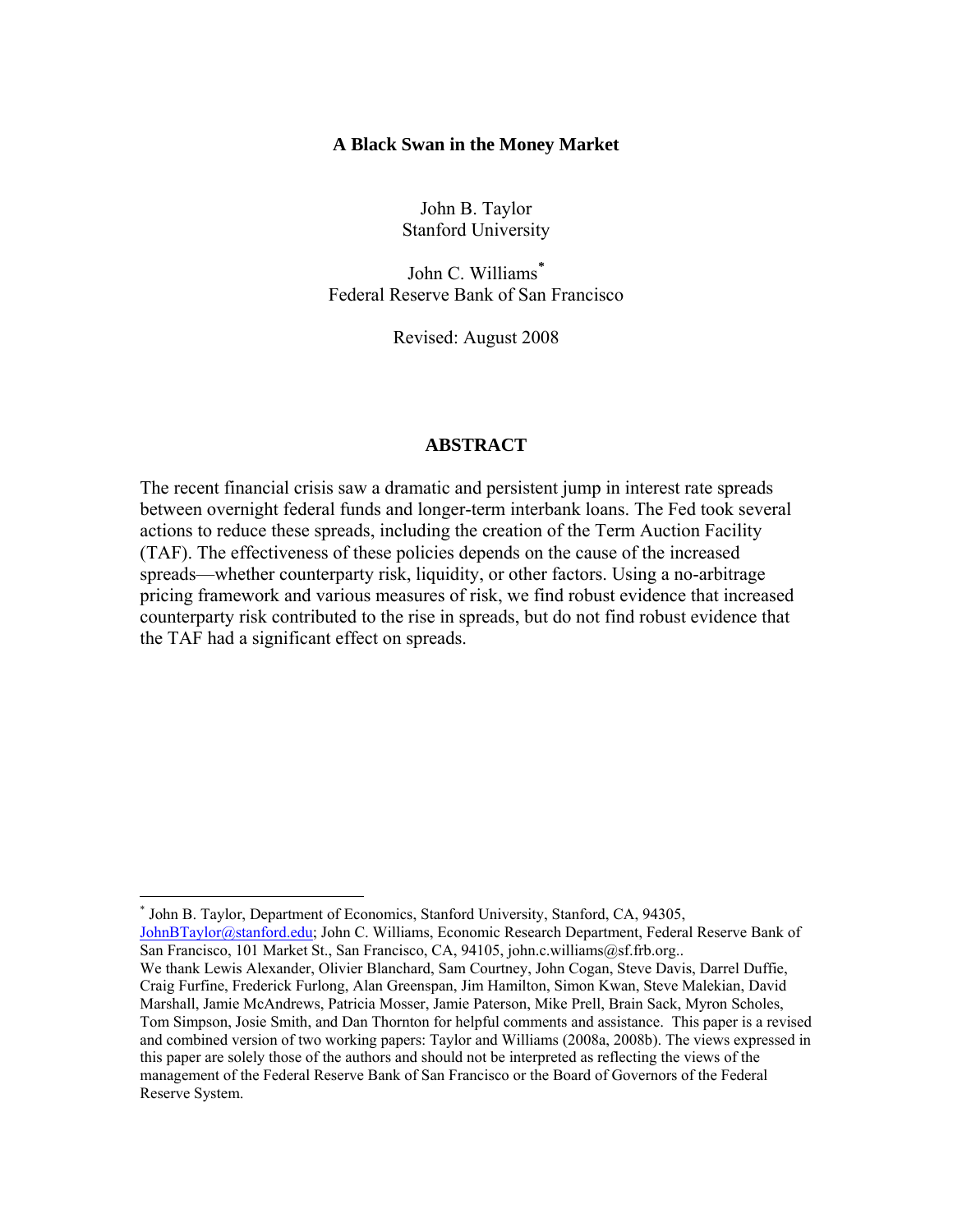On Thursday, August 9, 2007 traders in New York, London, and other financial centers around the world suddenly faced a dramatic change in conditions in the money markets. The federal funds rate—the interest rate on overnight loans between banks jumped to unusually high levels compared with the Fed's target. Rates on longer term inter-bank loans, measured for example by the 3-month London Inter-bank Offered Rate (Libor), surged as well. The turmoil did not disappear the next day. While the overnight interest rate whipsawed sharply down on Friday as the New York Fed pumped liquidity into the market, the term inter-bank rates did not come down at all and indeed moved up further on Friday despite the increase in liquidity provided by the central bank. Rates on such term lending seemed to disconnect from the overnight rate and thereby from the Fed's target for interest rates.

Traders, bankers, and central bankers found these developments surprising and puzzling after many years of comparative calm. Were banks suddenly demanding more liquidity? Had they grown reluctant to lend to each other for more than one day because of fears about newly disclosed losses on sub-prime mortgages? Or were they worried about problems on their own balance sheets? As we now know, that Thursday and Friday of August 2007 turned out to be just the start of a remarkably long period of tumult in the money markets with the spread between longer term bank loans and overnight loans remaining unusually high and volatile, reminiscent of the highly extraordinary "black swan" events described by Nassim Taleb (2007).

 The episode raises important questions for monetary theory and policy. In many macro models now used for monetary policy evaluation, the federal funds rate set by the central bank is assumed to affect directly real output and inflation. In fact, the federal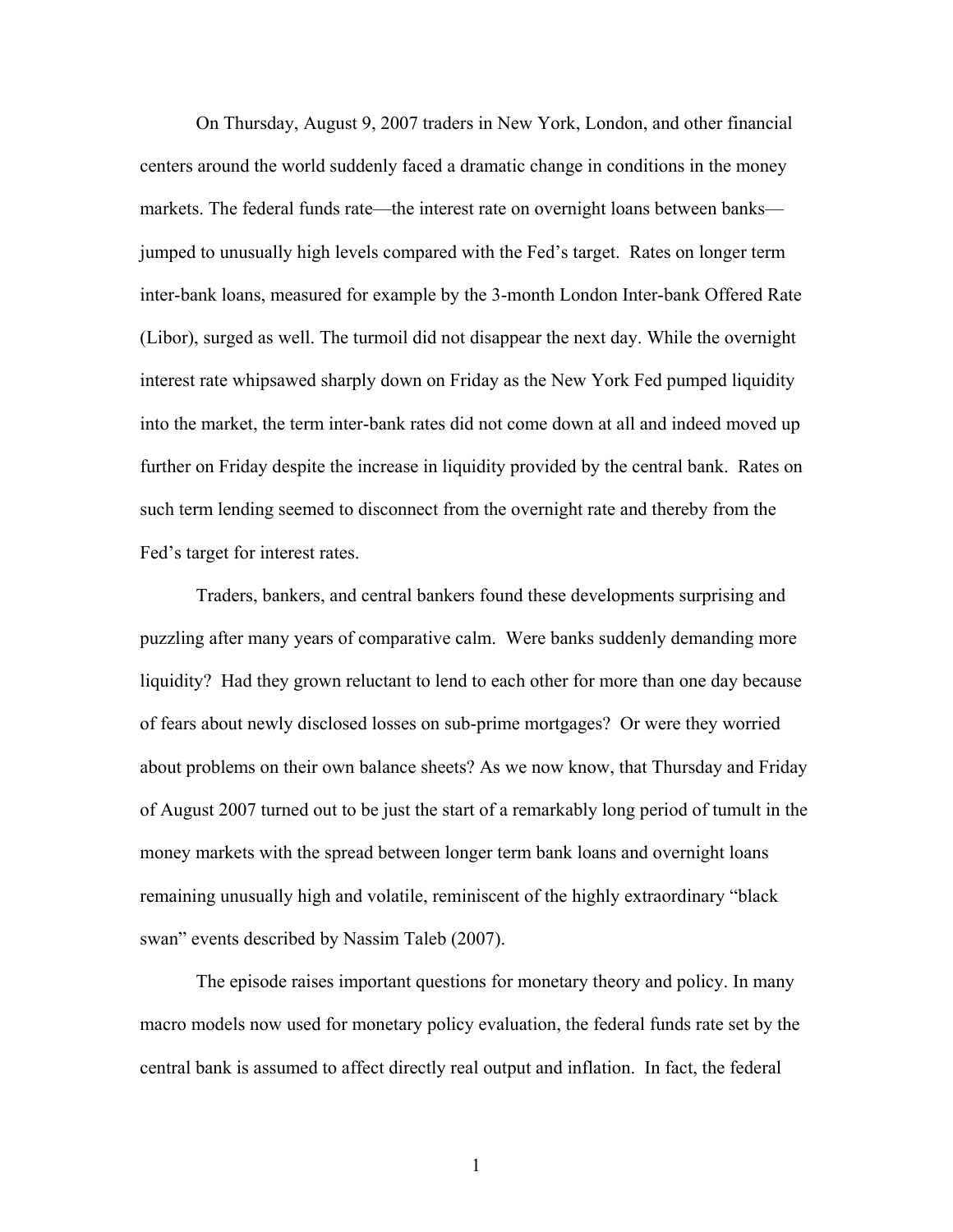funds rate typically appears in an equation determining output which in turn affects inflation through a price adjustment equation. Of course, this is a simplification because in reality the transmission mechanism involves interest rates on longer-term or higherrisk loans. For example, it is the Libor rate, not the overnight federal funds rate, which is linked to the interest rates on trillions of dollars of loans and securities, thus influencing spending decisions. As long as the spreads between interest rates are small or constant, as they have been in the interbank market for many years, ignoring movements in the spreads is a reasonable simplifying assumption. But the spreads have been anything but small or constant in the recent crisis. Even more complex models which incorporate relations between short-term and long-term interest rates must be able to predict movements in spreads if they are to be useful for policy. But for much of this crisis the spreads have been no more predictable than they have been constant, raising difficult problems for monetary policy.

 To deal with these problems, the Federal Reserve made several attempts to reduce the spread between term inter-bank lending rates and the overnight rate. Early on, it lowered the penalty on borrowing at the discount window bringing the discount rate below Libor, and it strongly encouraged banks to borrow. But banks were reluctant to borrow from the discount window and there was little response. Then in December 2007—four months after the crisis began—the Fed introduced a major new lending facility, the Term Auction Facility (TAF), through which banks could borrow from the Fed without using the discount window. The Fed then increased the size of the TAF several times in the ensuing months. $<sup>1</sup>$  $<sup>1</sup>$  $<sup>1</sup>$ </sup>

 $\overline{a}$ 

<span id="page-2-0"></span><sup>&</sup>lt;sup>1</sup> The general stress in the financial markets also gave rise to other Federal Reserve actions that focused on investment banks and institutions other than depository institutions In March 2008 the Fed created a new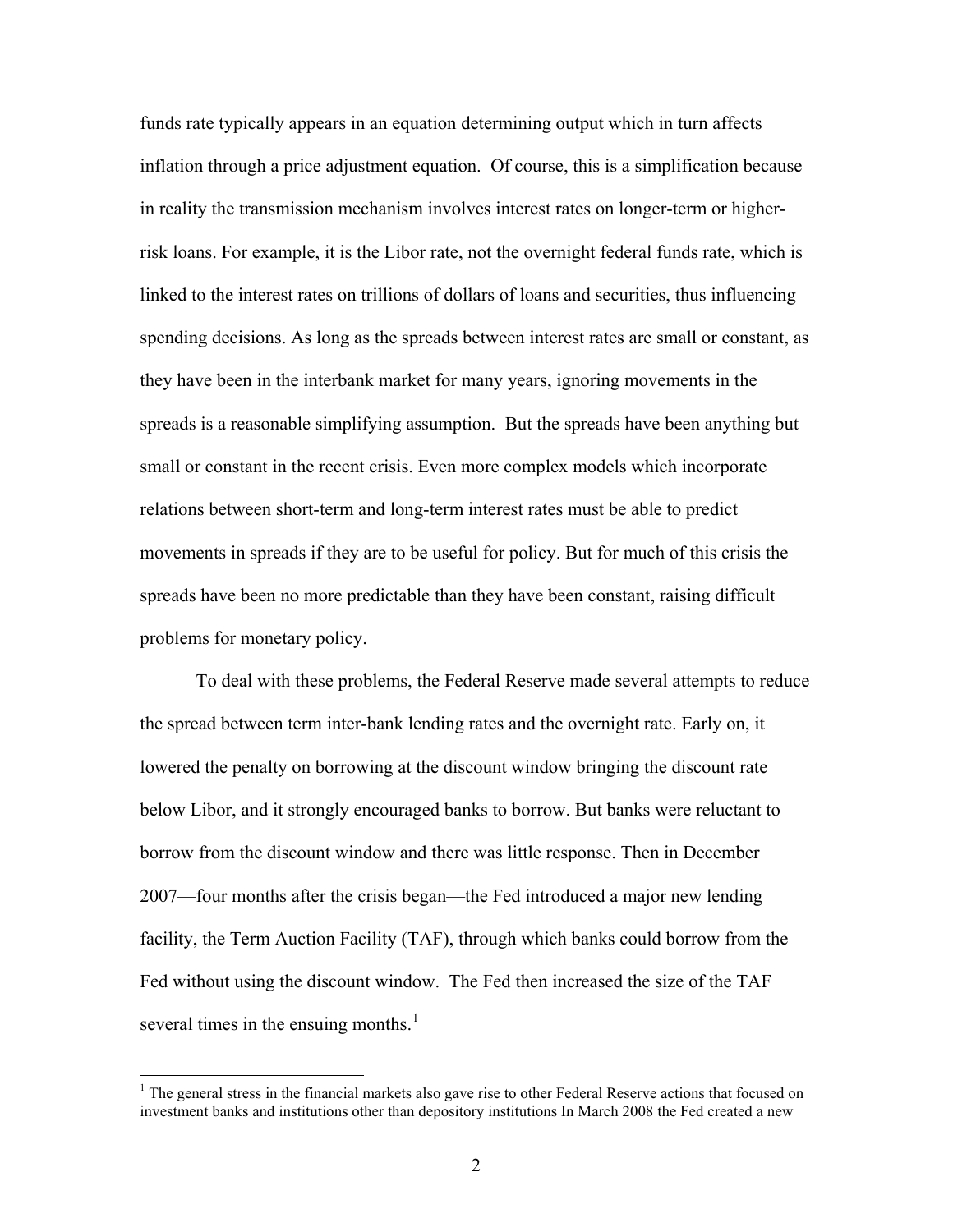The purpose of this paper is to examine alternative explanations for these unusual developments in the money markets and to evaluate the impact of policy actions taken to address them. We use the framework of a no-arbitrage model of the term structure of interest rates which explicitly builds in both expectations of future short term rates and risk factors. Rather than estimate a structural model we test alternative hypotheses using a variety of market-based measures of expectations and risk, which we draw from derivative securities markets before and after the crisis. As explained below, we measure interest rate expectations using daily data on overnight index swaps (OIS) and we measure risk using credit default swaps (CDS), spreads between interbank interest rates on unsecured lending (Libor) and interest rates on secured lending through repurchase agreements (Repo), and spreads between rates on the Tokyo interbank market (Tibor) and Libor. $^2$  $^2$  We begin by reviewing developments during the period beginning August 9, 2007.

#### **I. The Break Point on August 9, 2007**

 Figure 1 focuses on three money market interest rates which nicely illustrate the abrupt change in the interbank market starting in August 2007: (1) the *target* for the overnight federal funds interest rate set by the Fed, (2) the daily *effective* overnight federal funds rate in the market, and (3) Libor for 3-month maturity loans. Libor is very

Term Securities Lending Facility (TSLF) and a Primary Dealers Credit Facility (PDCF) providing loans to primary dealers and thereby the major investment banks. In March 2008 the Fed also announced a package to assist in the acquisition of Bear Stearns by JP Morgan. In July the 2008 the Fed offered to open the discount window to Fannie Mae and Freddie Mac. Studying the causes of the stress in these markets and the impact of these other Fed actions is an important task for future research but conceptually separate from our focus in this paper on the interbank lending markets. See Stephen Cecchetti (2008) for a discussion of these other development and events leading up to the crisis.

<span id="page-3-0"></span> $2^2$  Interest rate, OIS, and CDS data were downloaded from Bloomberg and are updated through August 8, 2008. TAF data were compiled by the authors. Data are available upon request from the authors.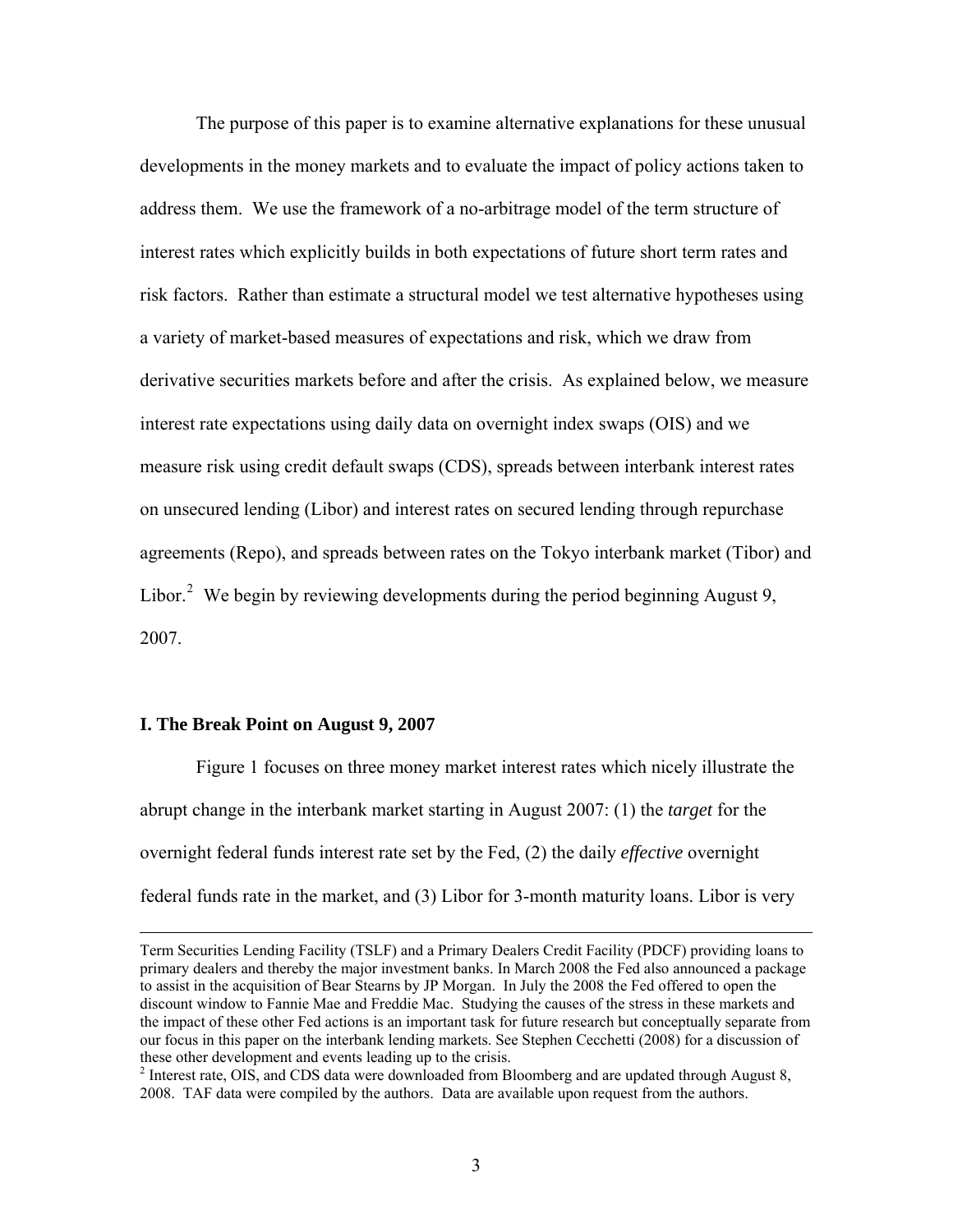close to the interest rate on term fed funds for comparable maturities, so we focus solely on the former in the charts in this paper. However, questions have been raised about the accuracy of the Libor survey during this period (see Carrick Mollenkamp, 2008). We therefore use the interest rate on term federal funds and on certificates of deposit as well as Libor in our formal statistical tests reported later in the paper. The 16 major banks that participate in the Libor survey for dollar-denominated loans are reported in the Appendix (Table 1, Column 1).

 Observe in Figure 1 that the volatility of the effective federal funds rate relative to the target increased after August 9, 2007. The steadiness of the federal funds rate at 5.25 percent before August could have been the reason for the smaller volatility, but if you include the years back to 2002 the volatility is still much less than after August 2007. As discussed in Taylor (2001) the volatility was higher in the early 1990s, but that was before the Fed started announcing targets for the federal funds rate.

 The main focus of our paper, however, is on how the 3-month Libor diverged from the Fed's overnight federal funds rate starting in August and this spread remained high and volatile after that. During the year before August 9, 2007, the 3-month Libor spread above the target federal funds rate averaged only 11 basis points with a standard deviation of a mere 1 basis point—a period of very low volatility. Similar changes in spreads between term rates and overnight rates are apparent for other Libor maturities and for several other countries, as we document below.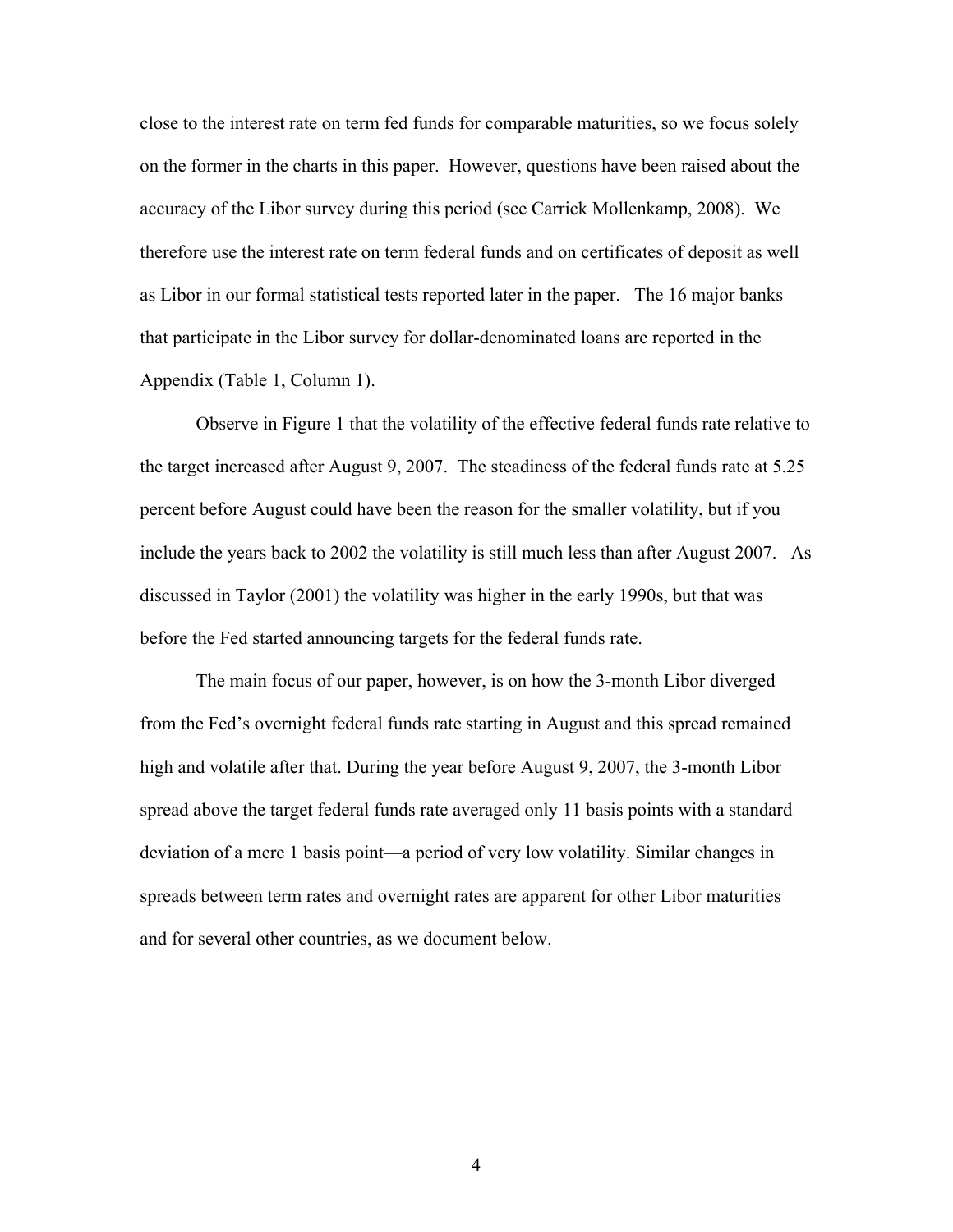

**Figure 1.** Key money market rates from September 2006 to August 2008

# **II. Potential Explanations**

 Ever since the financial turmoil began, traders, bankers, economists, and others have offered explanations for the dramatic increase in the Libor spread. One explanation is that there was an increase in "counterparty risk," which simply means banks became more reluctant to lend to other banks because of the perception that the risk of default on the loans had increased and/or the market price of taking on such risk had risen. Lending between banks in the Libor, CD, and term fed funds markets is unsecured. This explanation reflects the fact that many banks were writing down their loans and securities because they had either been downgraded or because they were backed by mortgages with delinquent payments or foreclosed properties. Clearly, the continuing decline in housing prices and the slowing economy raised the chances of a further deterioration of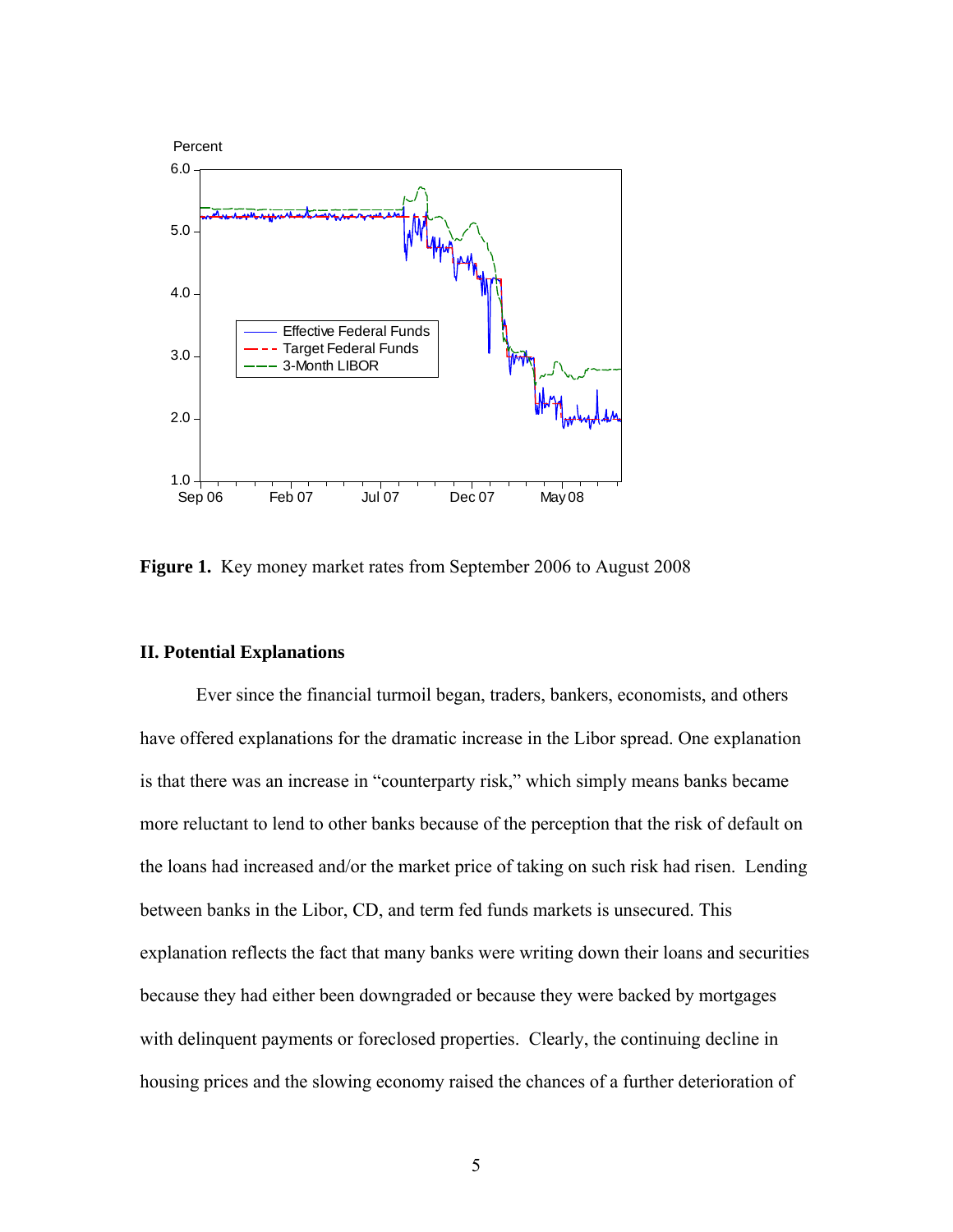banks' balance sheets. Moreover, the realization of the risks in derivative securities based on sub-prime mortgages triggered doubts about other aspects of the derivative market, including the ability of credit default insurers to meet their obligations and the size and nature of the likely restructuring of the off-balance sheet operations known as structured investment vehicles.

 Another competing explanation is that there was an increased demand for, or shortage of, "liquidity." Indeed, liquidity was one of the most common explanations given to us by market participants in interviews we conducted early in the crisis, and many at that time thought that liquidity was a more serious problem than counterparty risk. Liquidity is not always defined the same way by different market participants, and indeed the concept is illusive. The way the liquidity story usually is told is that traders at one bank were reluctant to expose the traders' bank's funds during a period of time when those funds might be needed to cover the bank's own shortfalls. Effectively, the trader may not be given as much "balance sheet" to invest, which is perceived as a shortage of liquidity to the trader.

 One simple way to understand this liquidity problem and perhaps even discriminate between liquidity and counterparty risk is to look at rates paid when parties other than banks lend to banks, as in the market for certificates of deposit (CD). As shown in Figure 2, the interest rate on CDs, which are also held by individuals and nonbanks, follows Libor closely during the period of the crisis. As long as lenders exist who are not constrained by liquidity concerns, banks who seek to hoard liquidity can borrow from these lenders in the CD market. Indeed, large time deposits like CDs with a term of one year or less are a major source of bank deposits. Competition will lead to the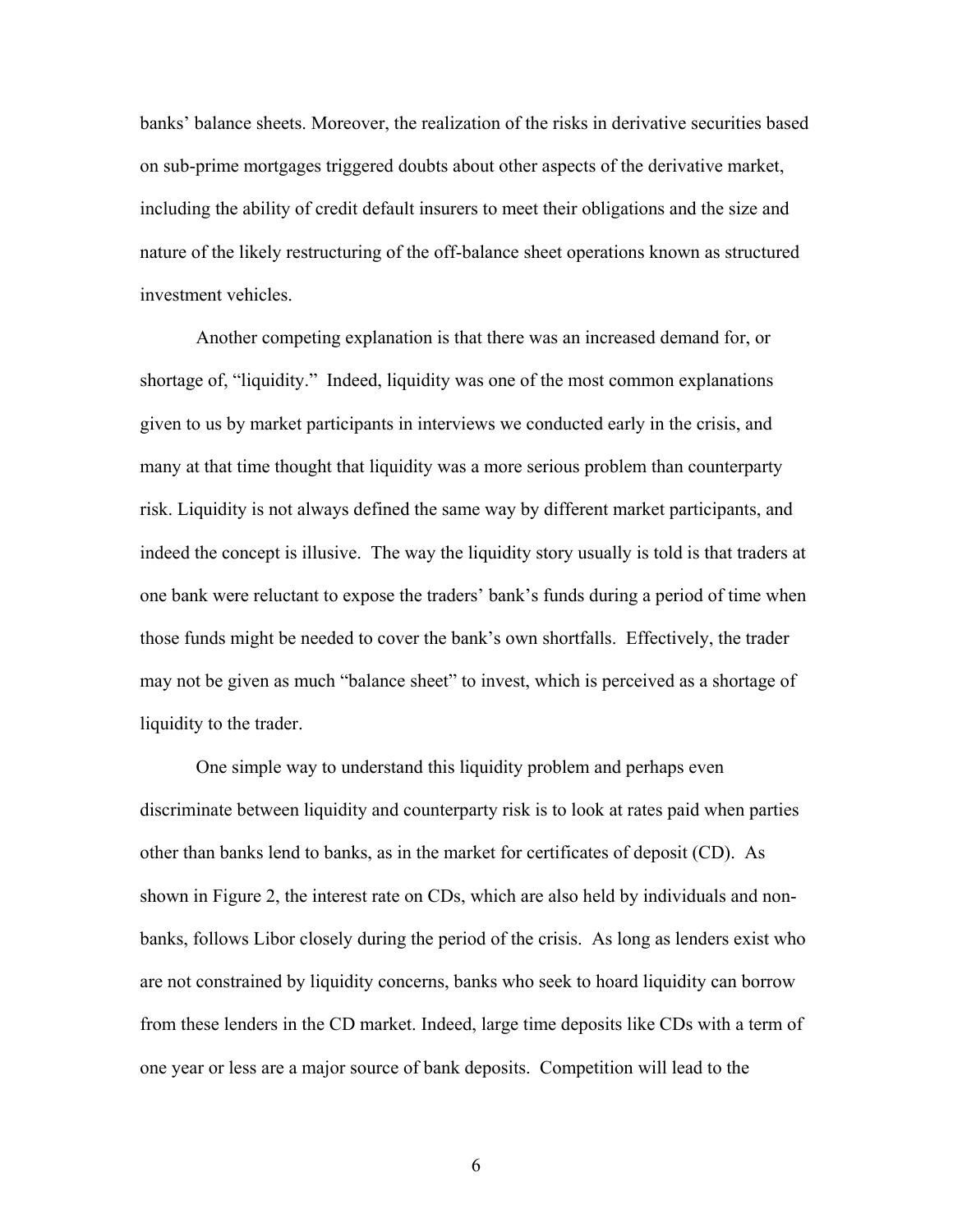equalization of borrowing rates across instruments for borrowers of the same credit quality. That CD rates have tracked Libor closely during the crisis, as shown in Figure 2, suggests that liquidity concerns at banks are not a significant factor separate from counterparty risk driving term lending rates, but we will test this hypothesis more explicitly below.



 **Figure 2**. Libor and interest rates on CDs

 Another explanation was often heard during the period of November 2007 through January 2008. It was that banks needed liquidity to make sure that their own balance sheets looked respectable in end-of-year financial reports, especially given the stress and scrutiny that many banks had been under. However, as the year-end 2007 drifted into the past and the spread remained high during the spring and summer of 2008,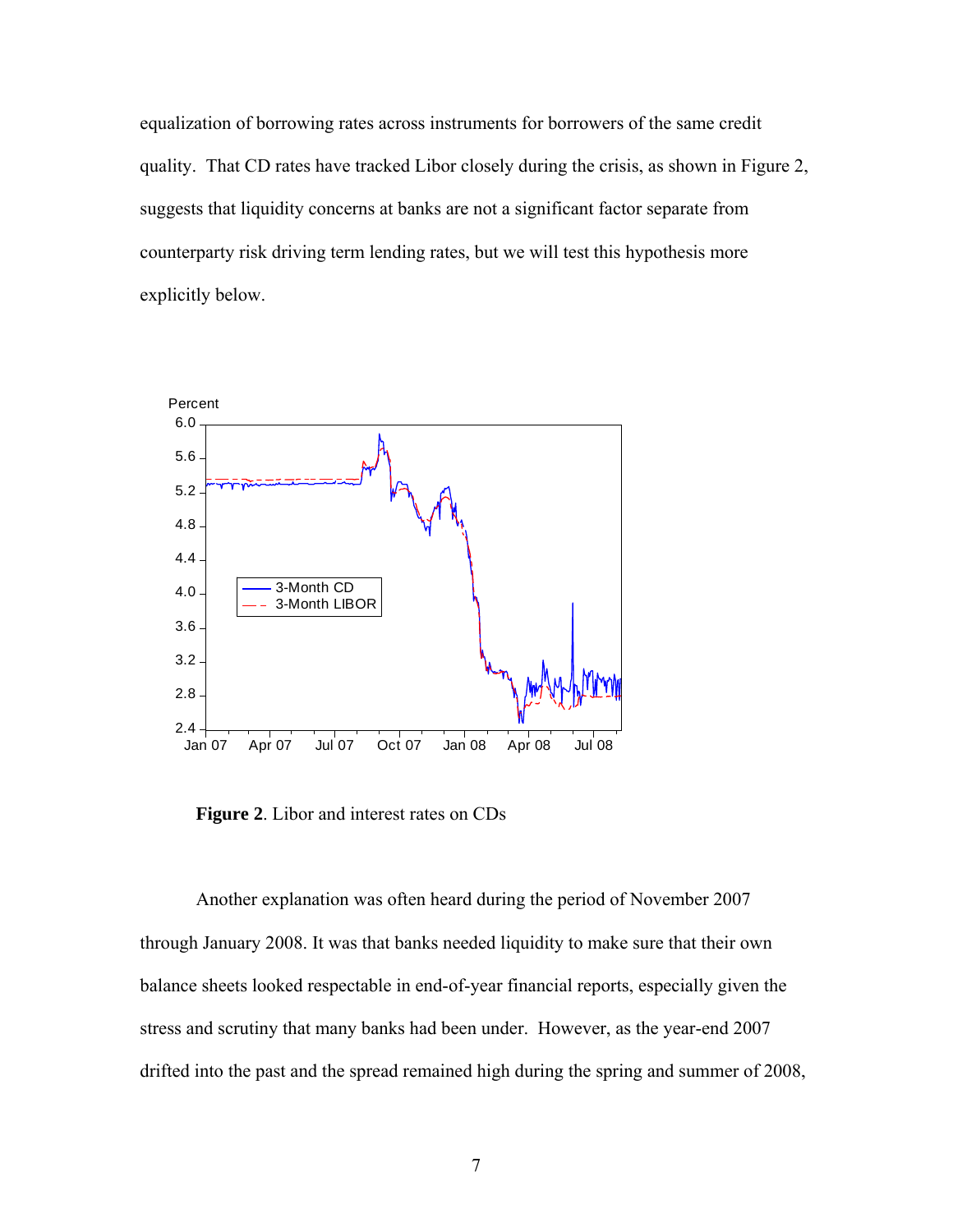this explanation was given less credence, though it clearly could explain some movements in spreads during part of the crisis period.

### **III. A Theoretical Framework and the Libor-OIS Spread**

 In order to distinguish between these explanations we need a theoretical framework through which we can study the different money market interest rates. Early models of the money market used for monetary policy developed in the1970s and 1980s (see Richard Anderson and Robert Rasche, 1982) are not sufficient for this purpose because they do not account for either expectations or risk. Moreover these models used estimated demand functions for securities, an approach that is not practical now because we do not have transactions data for the term interbank markets. However, due to the emergence of many new derivative products, there are now much more data on prices and yields which can be used to measure expectations and risk. And recent models of arbitrage-free pricing (see Andrew Ang and Monika Piazzesi, 2003) are more useful than the earlier models because they explicitly take expectations and risk into account. Following this literature, we can describe the term structure between Libor and overnight Fed funds.

Let  $i_t^{(n)}$  = Libor with maturity *n* (with *n* = 1 the overnight federal funds rate) and let  $P_t^{(n)}$  denote the price of a zero-coupon loan with *n* periods until maturity corresponding to this interest rate  $i_t^{(n)}$  as defined in equation 1. The prices of zero-coupon loans follow the recursion given in equation 2, where  $m_{t+1}$  denotes the pricing kernel or stochastic discount factor. As in Ang and Piazzesi (2003), this pricing kernel takes the functional form shown in equation 3, where  $\varepsilon_t$  is a zero mean random variable and  $\lambda_t$  is the "market"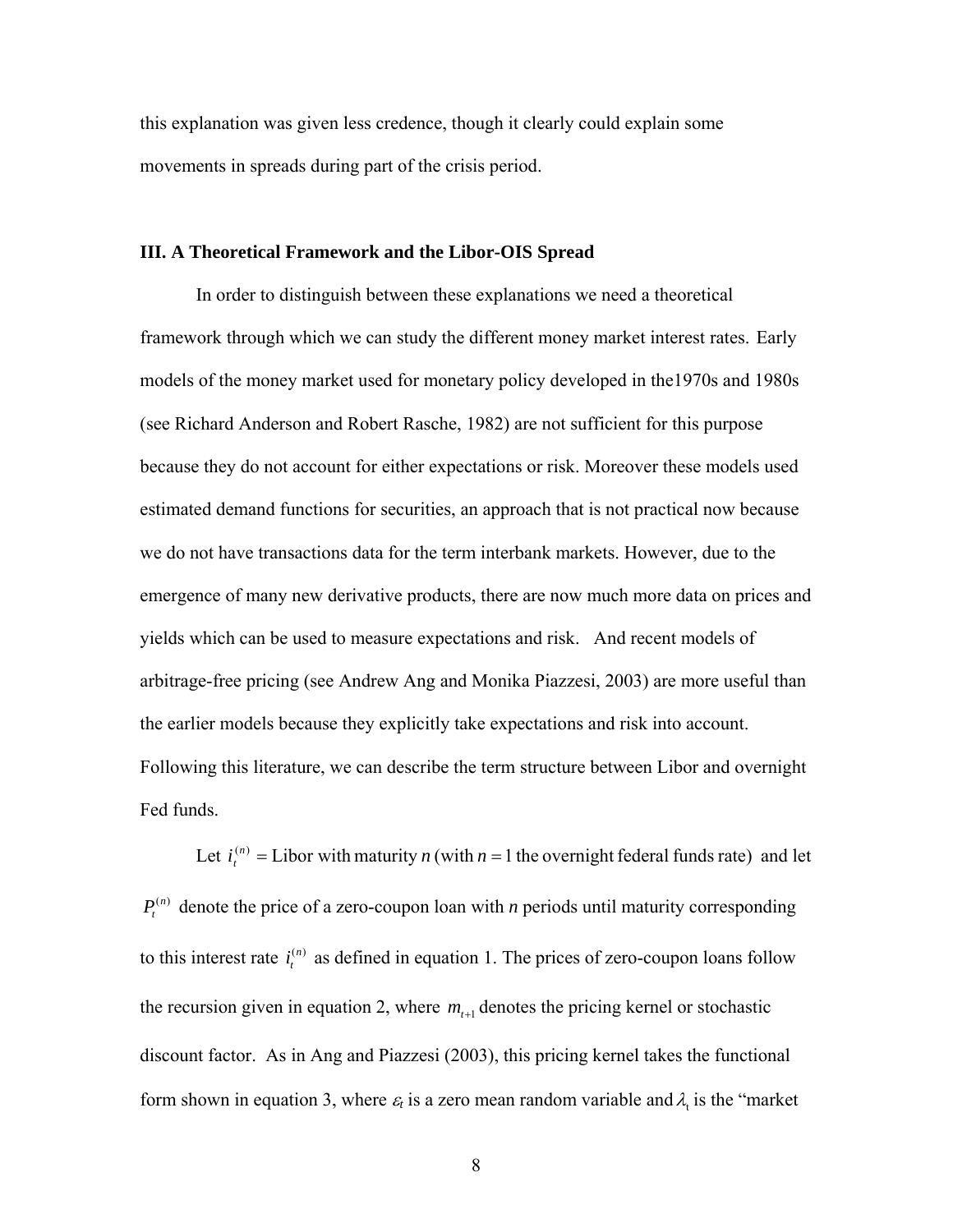price of risk" which we assume takes the linear form shown in equation 4, where  $x_t$  is a vector of variables that might influence risk. Equation 3 and 4 together are a convenient way to incorporate risk into the term structure relations. To see this, first note that if  $\lambda_t$  is zero then these equations boil down to the pure expectations hypothesis of the term structure in which only expectations of future short term interest rates matter for the current yield on longer term securities. If  $\lambda_t$  is not zero, then the risk factors enter into the determination of longer term yields.

- (1)  $i_t^{(n)} = -n^{-1} \log(P_t^{(n)})$ *t n*  $i_t^{(n)} = -n^{-1} \log(P_t)$
- $\sum_{t=1}^{(n+1)} P_{t+1}^{(n+1)} = E_{t} [m_{t+1} P_{t+1}^{(n)}]$  $1$ <sup>*t*</sup>  $t+1$  $(n+1)$  *p p*  $(n+1)$  *p*  $(n+1)$  *p*  $(n+1)$  *p*  $(n+1)$  *p*  $(n+1)$  *p*  $(n+1)$  *p*  $(n+1)$  *p*  $(n+1)$  *p*  $(n+1)$  *p*  $(n+1)$  *p*  $(n+1)$  *p*  $(n+1)$  *p*  $(n+1)$  *p*  $(n+1)$  *p*  $(n+1)$  *p*  $(n+1)$   $t \cdot t$ <sup>tt $\cdot t$ </sup>t<sup>+1</sup> $\cdot t$ *n*  $P_t^{(n+1)} = E_t[m_{t+1}P_{t+1}^{(n)})$ +
- (3)  $m_{t+1} = \exp(-i_t^{(1)} 0.5\lambda_t^2 \lambda_t \varepsilon_{t+1})$ (1)  $0.52^2$  $m_{t+1} = \exp(-i_t^{(1)} - 0.5\lambda_t^2 - \lambda_t \varepsilon_{t+1})$

$$
(4) \quad \lambda_t = -\gamma_0 - \gamma_1 x_t
$$

These relations imply that Libor at maturity *n* is a function of expectations of the average of future overnight rates and the risk factors over the next *n* days. We use the overnight index swap (OIS) to measure this average of expected overnight interest rates. An OIS is structured as follows: at maturity, the parties exchange the difference between the interest that would be accrued from repeatedly rolling over an investment in the overnight market and the interest that would be accrued at the agreed OIS fixed rate. In contrast to Libor loans, OIS transactions involve little counterparty risk as no money changes hands until the maturity date. The only potential loss in the case of default by the counterparty is the difference between the two interest rates on which the OIS is based. There does exist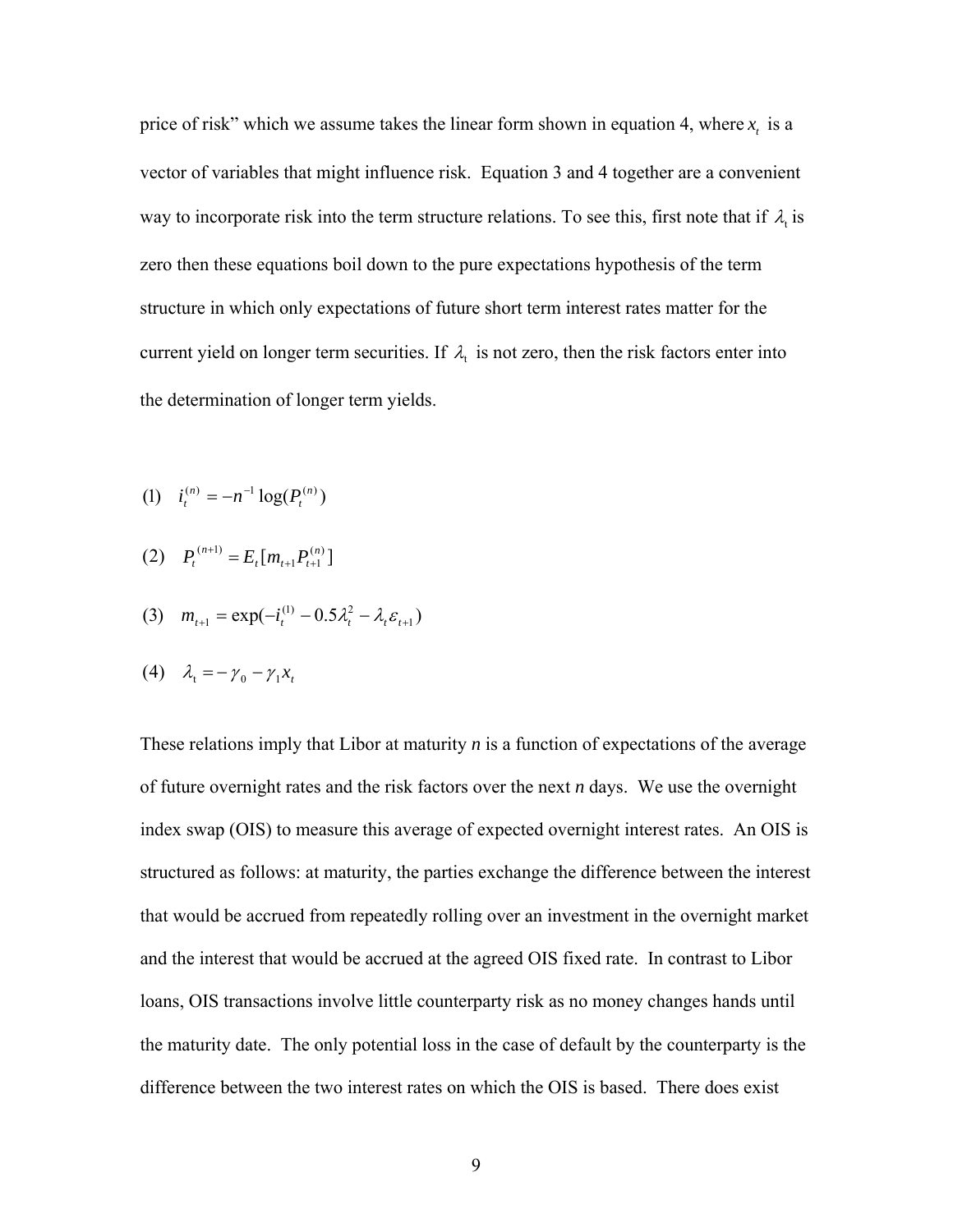interest rate risk reflecting uncertainty regarding the future path of interest rates.

However, given the relatively short maturities of loans that we study, the market price of interest rate risk is likely to be very small. Thus, if we let

) *)(* then equations similar to (1) through (4) can be written down for the OIS except that the market price of risk is negligible. In other words, the OIS rate equals the average of the overnight interest rates expected until maturity. Hence, by subtracting the OIS rate from Libor, we are able to remove expectations effects.  $\mathbf{r} = \mathbf{r}_t$  $s_t^{(n)} = OIS$  with maturuity n (with  $n = 1$  also the overnight federal funds rate; that is  $s_t^{(1)} = i_t^{(1)}$ 

 Taking out these expectations is essential if we are to understand whether risk or liquidity changes the spreads. Expectations of declining overnight rates, for example, will cause term Libor to decline as well, all else equal. Hence for the first part of the crisis period, expectations effects would tend to reduce the spread between Libor and the target fed funds rate because of expectations of future interest rate declines due to policy easing. For example, if you look closely at Figure 1 you see that the spread between Libor and the fed funds target comes down before cuts in the federal funds target. Indeed, in mid February, the spread narrowed significantly, and this was probably due to expectations of larger future interest rate cuts.

Under the null hypothesis that this model holds there is no additional liquidity effect, and the resulting difference in rates,  $i_t^{(n)} - s_t^{(n)}$ , reflects only the pricing of risk associated with Libor lending relative to the constant price of risk associated with OIS transactions. Similarly, under this null hypothesis, lending facilities which require backing by collateral, such as the Fed's term auction facility (TAF), would not be expected to influence the  $\lambda_i$  for the inter-bank rates. *t*  $i_t^{(n)} - s$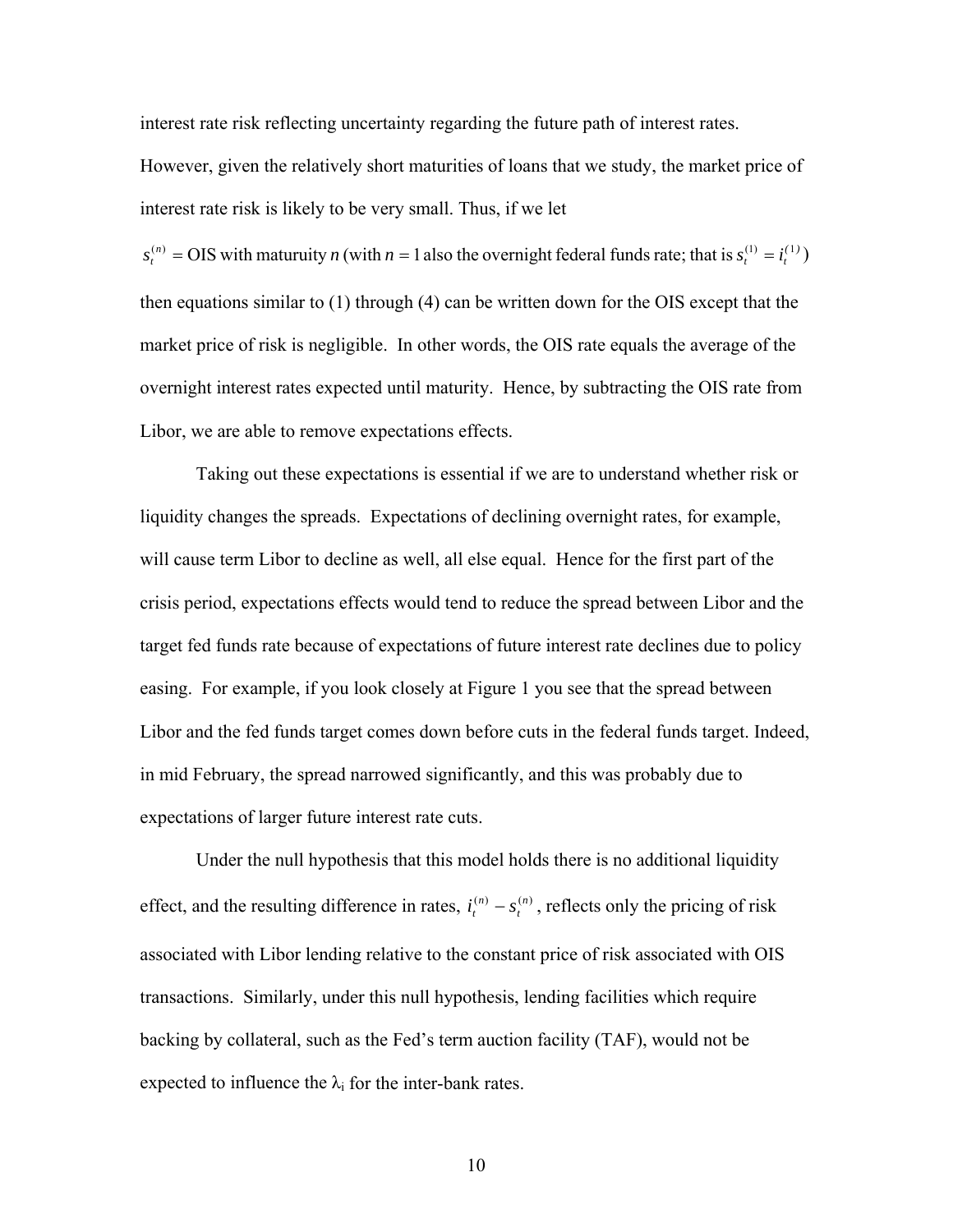For the remainder of this paper we focus on this difference in yields,  $i_t^{(n)} - s_t^{(n)}$ , and test, using reduced-form regressions, whether it is influenced by risk factors, as the theoretical framework suggests it should, and by liquidity factors, which the theoretical framework suggests it should not. *t*  $i_t^{(n)} - s$ 

Figure 3 plots this spread  $i_t^{(n)} - s_t^{(n)}$  using daily data on three month Libor and three month OIS from December 2001 to August 2008, Figure 3 paints quite a different picture of the spread than does Figure 1, and it clearly shows the value of removing expectations of future interest rates in analyzing term spreads. For example, looking at Figure 1 you might think the spread returned to normal by mid February 2008. However, examination of Figure [3](#page-11-0) shows that the spread was still quite large.<sup>3</sup> *t*  $i_t^{(n)} - s$ 

Figure 3 shows how the spread between Libor and OIS jumped on August  $9<sup>th</sup>$ . From December 4, 2001—the day when our OIS 3-month data begin—through August 8, 2007, the spread averaged 11 basis points with a standard deviation of about 4 basis points. It then rose sharply on August  $9<sup>th</sup>$  and on subsequent days, eventually peaking at over 100 basis points by early December 2007. This was followed by big downward movements in mid-December 2007 and in mid-January 2008, but the spread rose again in March 2008 and has remained elevated through August 2008. Looking at spreads going back to December 2001 illustrates just how unusual this episode has been. The spread averaged about 67 basis points from August 9, 2007 to August 8, 2008, about 17 times the 4 basis points standard deviation before the crisis—a 17-sigma event.

 $\overline{a}$ 

<span id="page-11-0"></span> $3$  In this chart and in the rest of our analysis we focus on 3-month Libor; similar results are found by looking at other maturities such as one-month Libor.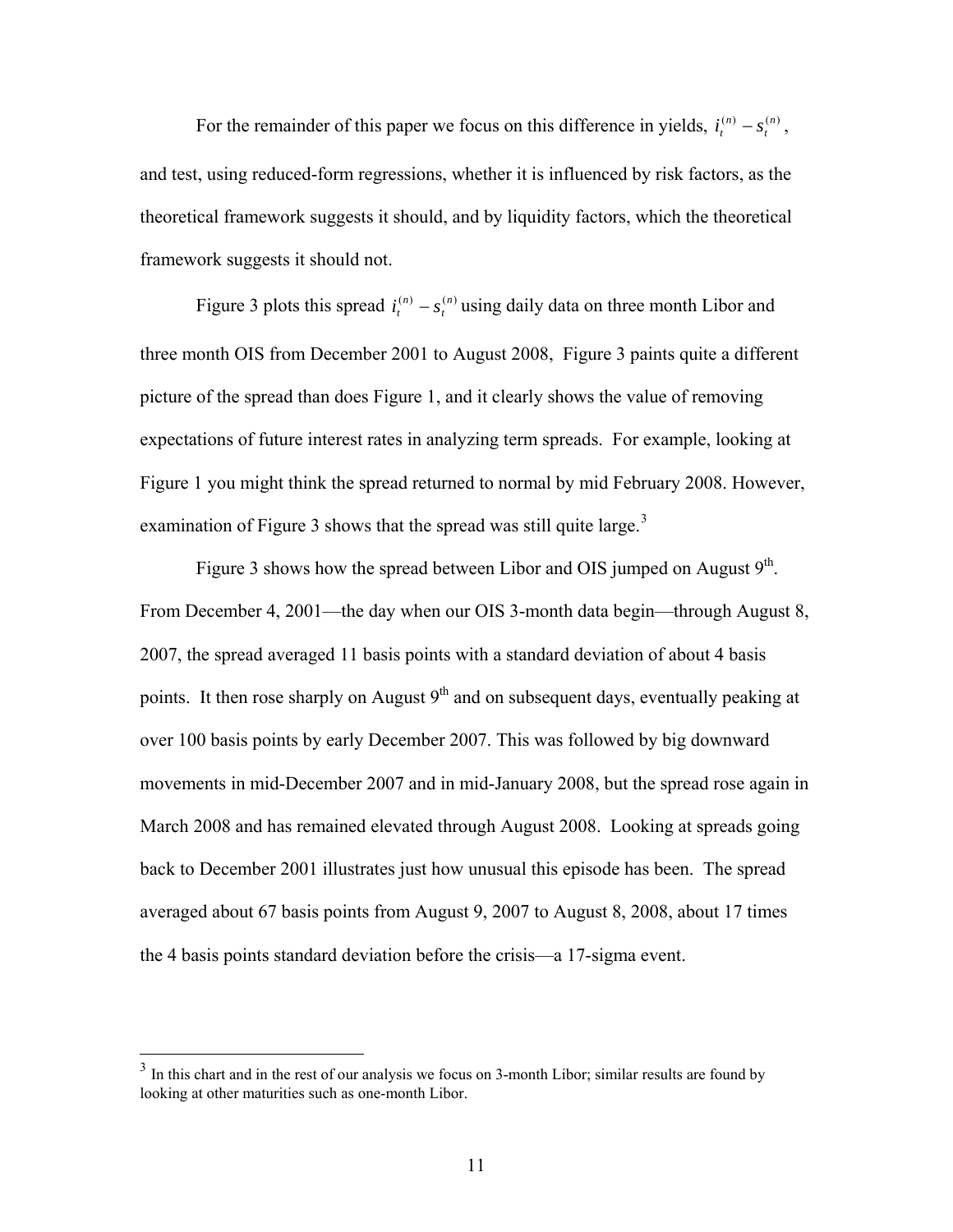

 **Figure 3.** A Black Swan in the Money Market?

 The turmoil affecting money markets was not limited to the United States. Spreads between term and overnight inter-bank lending also rose in the Euro area and in the U.K. at the same time as in the United States. Figure 4 shows the Libor-OIS spreads in Euros and Sterling along with dollar Libor-OIS spread since 2004. All three spreads move closely together, indicating that whatever the source of these spreads, it is affecting money markets for all three currencies in the same way. This close correspondence in spreads is not as surprising as it first may appear, because there is considerable overlap in the lists of banks (see Appendix Table 1) that are included in the Libor survey in these three countries.<sup>[4](#page-12-0)</sup>

<span id="page-12-0"></span> 4 Libor denominated in Swiss francs follows a different pattern because the Swiss National Bank targets the McGough, Rudebusch, and Williams (2005). However, the same evidence of risk emerges if one looks at three-month Libor rate and adjusts the amount of liquidity in the overnight market to hit its target as discussed in Jordan and Kugler (2004). For a theoretical analysis of such a policy framework, see the spread between the term rates and the overnight rates.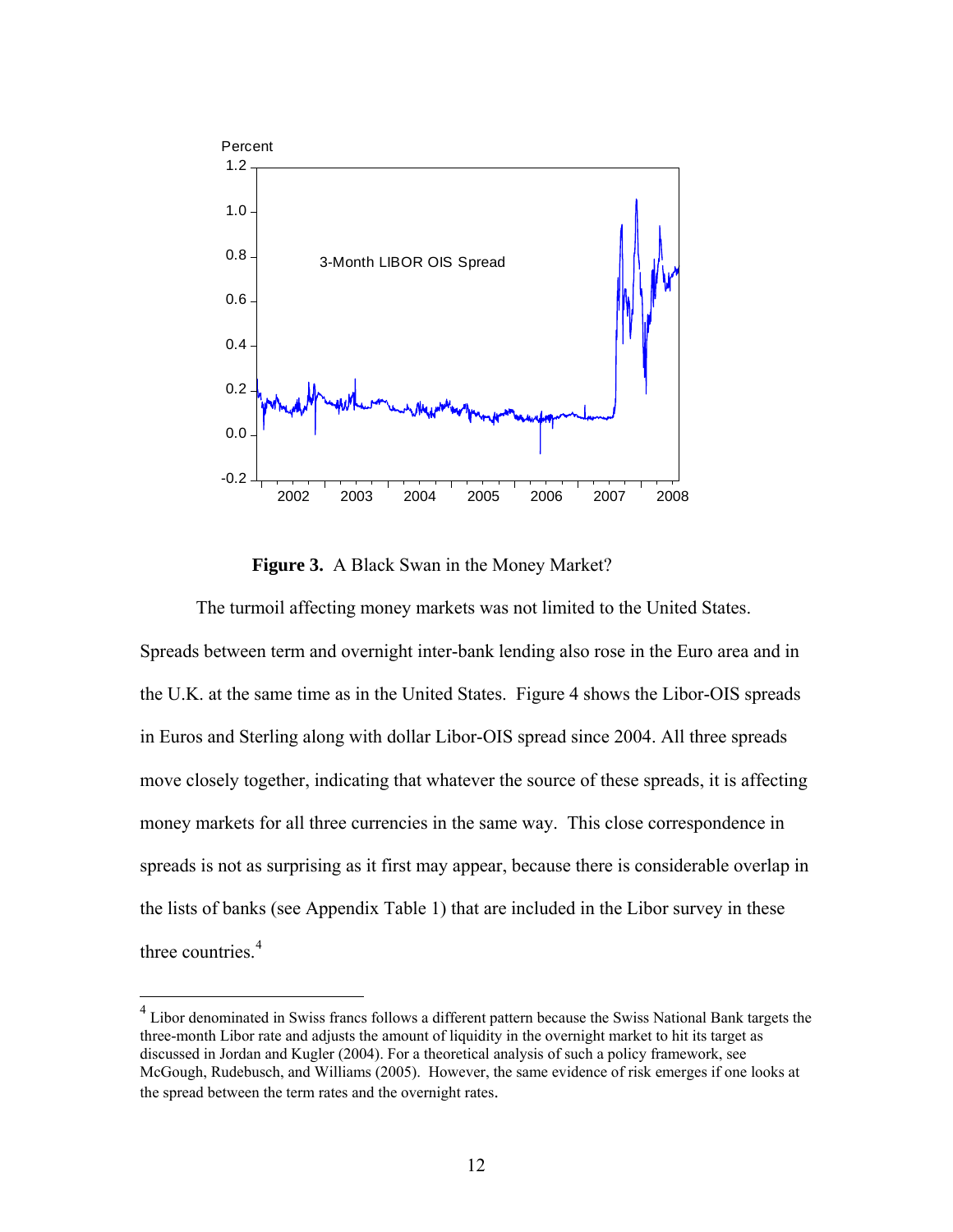

**Figure 4.** The Libor-OIS spread increased in three major currencies in August 2007

# **IV. Market-Based Measures of Counterparty Risk**

 In this section, we consider three market-based measures of counterparty risk in the U.S. banking sector. By including these measures in a regression with the Libor-OIS spread on the left hand side we hope to test whether such risks, rather than more general liquidity concerns, were the main reason for the increased spread in the interbank markets.

*Credit Default Swaps.* One potential measure of counterparty risk is the probability that banks might default on their debt. These probabilities can be assessed using the premiums on credit default swaps (CDS) which are like insurance policies for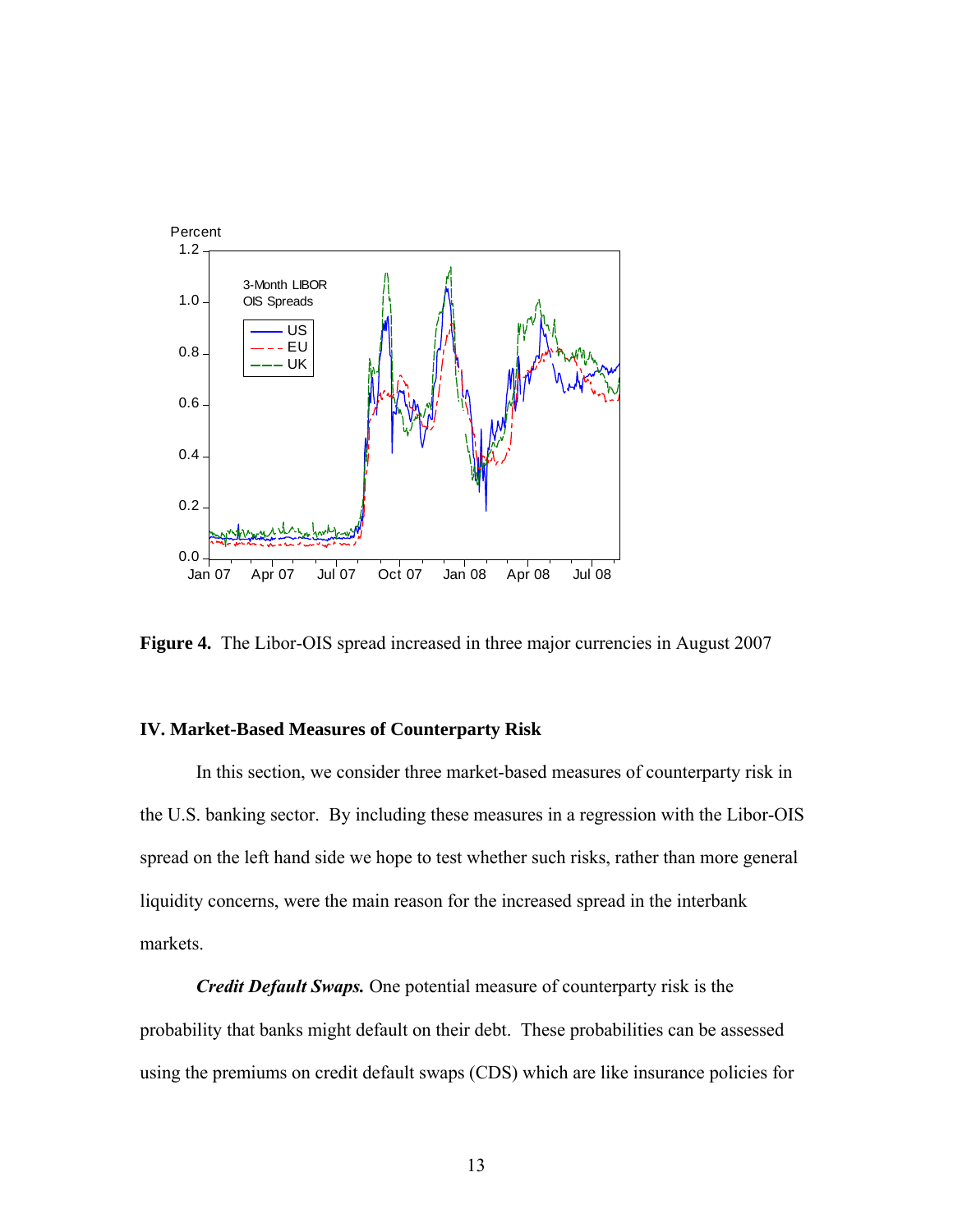corporate bonds. The buyer of a credit default swap pays a periodic fee to a seller in exchange for the promise of a payment, in the event of bankruptcy or default, of the difference between the par value and the market value of the corporate bond.



**Figure 5.** The Median Rate on Credit Default Swaps for 15 Banks in Libor.

Figure 5 shows the median five-year CDS annual rate for 15 of the 16 banks in counterparty risk rose starting in the summer of 2007 and looks like a good candidate for purchase of Bear Stearns CDS rates fell, but then rose again and remained high through the U.S. dollar Libor survey starting in January  $2007$ .<sup>[5](#page-14-0)</sup> Observe that by this measure, explaining the increase spreads at that time. The large spike in the CDS market occurred during the period of the Bear Stearns crisis in March 2008. Following JP Morgan's

<span id="page-14-0"></span><sup>&</sup>lt;sup>5</sup> We were not able to obtain CDS data for the  $16<sup>th</sup>$  bank in the Libor survey, the Royal Bank of Canada. For several of the banks there are days when the CDS rates are missing. On dates with missing data we take the medina of the CDS rates of the banks for which we have data. We also examined using the medina CDS rates for the seven banks in the Libor survey for which there are no missing data. The results are qualitatively similar to those reported here.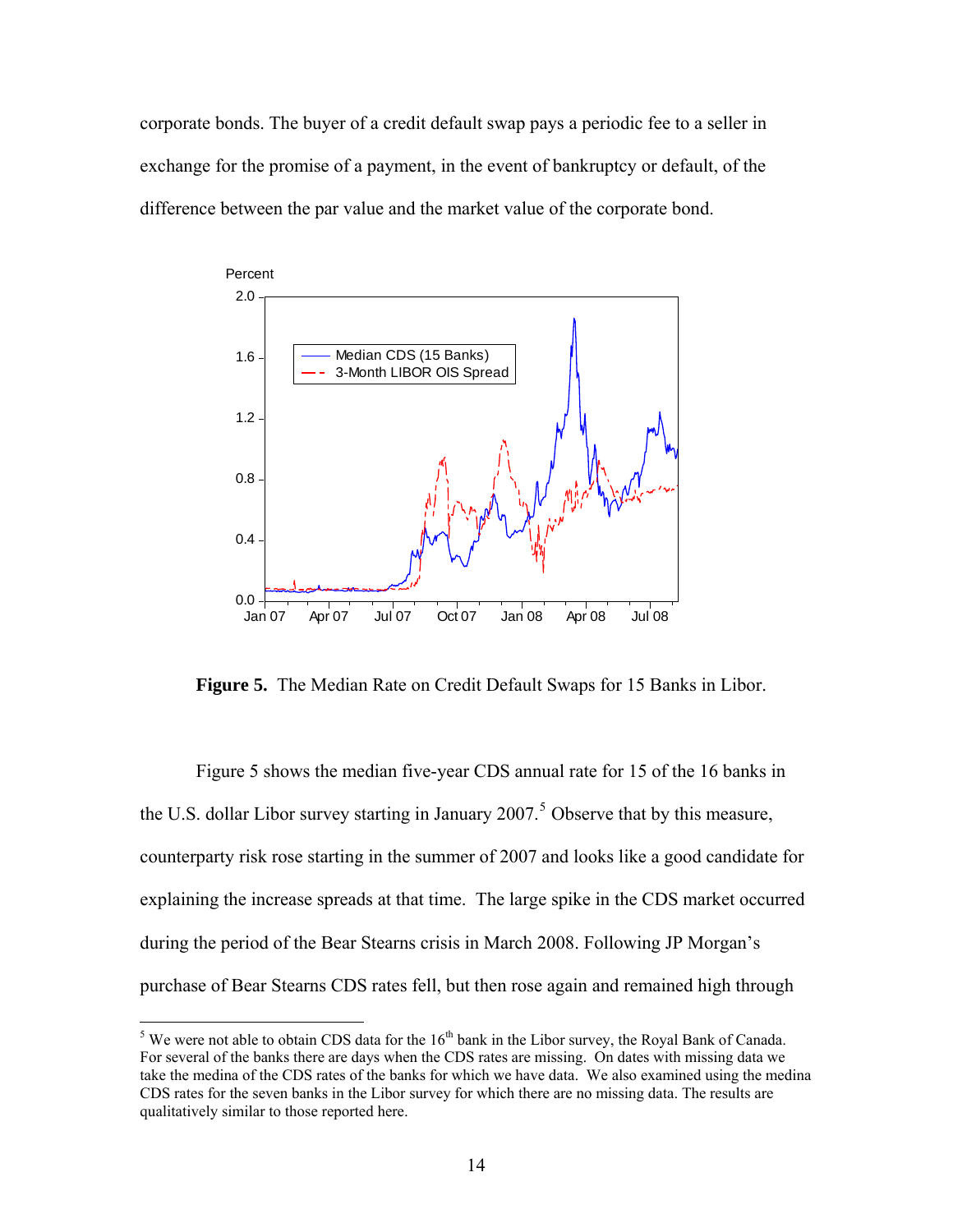the summer of 2008, reflecting investor concerns regarding the conditions of the major banks in the Libor survey.

*The Libor-Tibor Spread.* A second market-based measure of risk in the U.S. survey. A natural candidate for such a measure is the inter-bank loan market in Japan in Japanese interbank market. It is computed from the same kind of survey used to compute banking sector can be constructed by comparing Libor with interest rates on inter-bank loans for a different group of banks that are potentially less directly affected by the problems related to U.S. mortgage-related securities afflicting the banks in the Libor which many non-U.S. and non-European banks participate. The Tokyo Inter-Bank Offered Rate (Tibor) pertains to the interest rate on yen-denominated loans in the Libor except that the banks in the survey are mainly Japanese banks. There is also a yendenominated Libor survey in which most of the participants are the same banks as in the dollar-denominated Libor survey. The banks participating in the two surveys are listed in the Appendix Table 2.

The spread between Libor denominated in yen and Tibor denominated in yen thus Libor survey, relative to that of the banks in the Tibor survey. Figure 6 shows these two Figure 7 shows the spread between yen-denominated Libor and Tibor. Observe that in provides an independent measure of counterparty risk for the banks in the U.S. dollar rates since the mid 1990s. Note that the chart shows the yields themselves, not spreads. Japanese interest rates have been much lower than interest rates in the United States, Europe or the UK over this period. Nonetheless, spreads can and do develop between different types of inter-bank lending and indicate risk factors in the banking sector.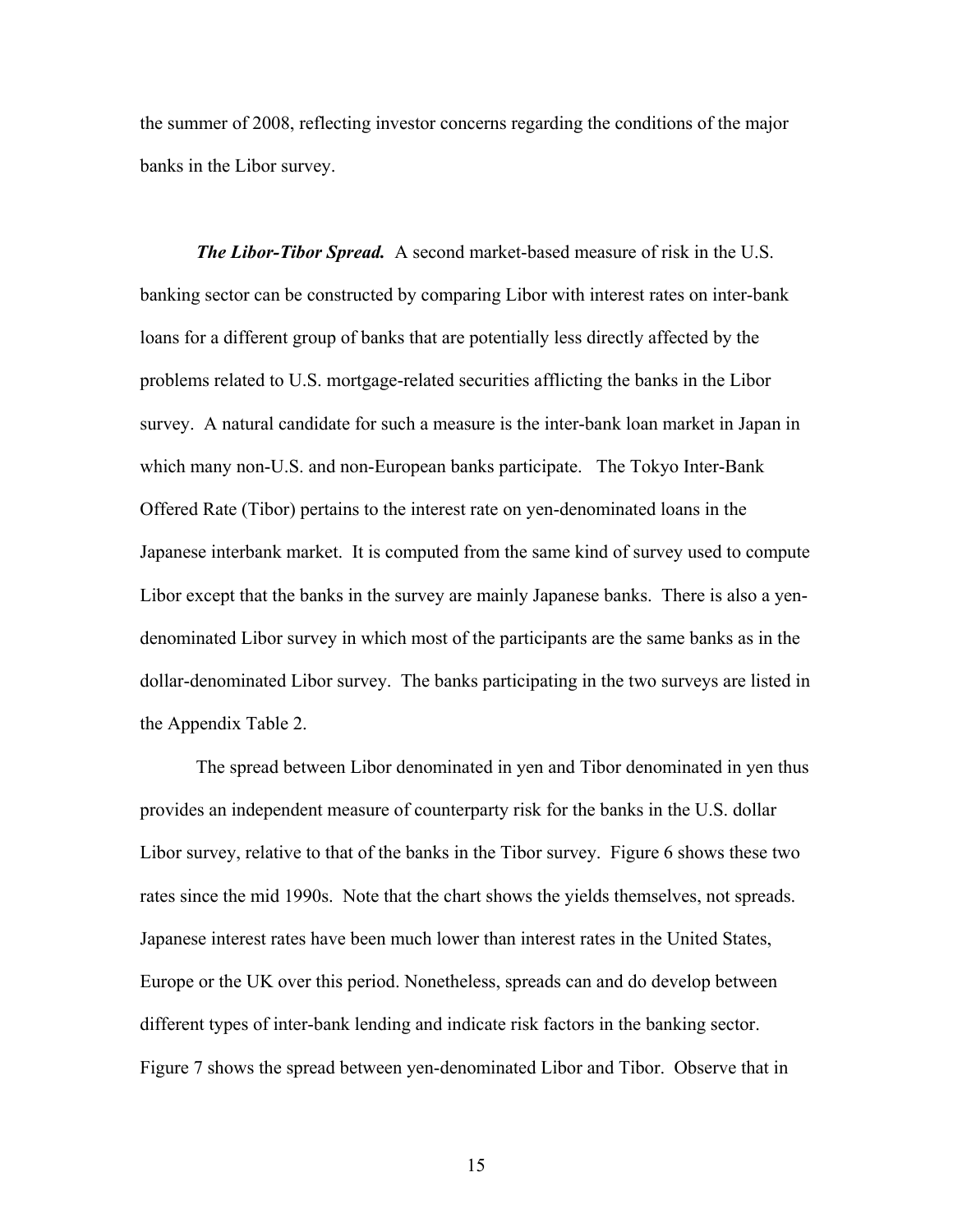the late 1990s, Japanese banks experienced sizable spreads on inter-bank lending comparable to what has been experienced in New York and London during the rec ent crisis. As explained by Joe Peek and Eric Rosengren (2001) and Vincentiu Corvig, Bue n Sin Low, and Michael Melvin (2004), risks in the banking sector in Tokyo caused interest rates on inter-bank loans to rise in Tokyo compared with London. In other words, Tibor rates rose relative to Libor rates, as seen in Figure 7..



 **Figure 6.** Tibor and Libor for yen-denominated loans since the mid 1990s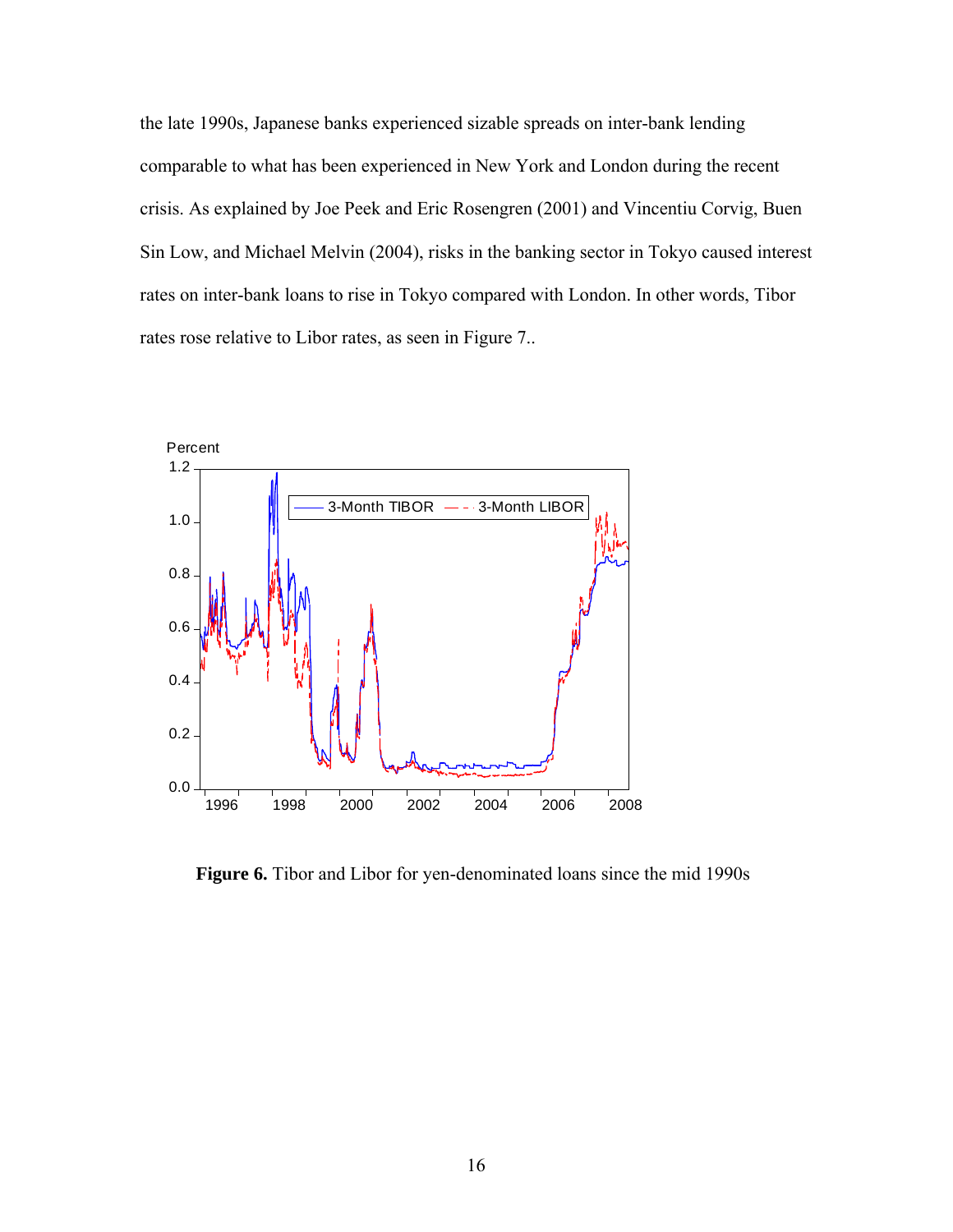

**Figure 7**. The Spread between Libor and Tibor for yen-denominated loans

This pattern of Libor-Tibor spreads has reversed during the recent crisis, with Tibor rates now lower than corresponding Libor rates. In our view, the most likely explanation is that the risks associated with inter-bank loans from American and European banks have increased relative to those for loans among Japanese banks. Accordingly, the "negative Japan premium," or "Japan discount," provides another measure of counterparty risk among banks in New York, London, and Frankfurt. To be sure, one could argue that the demand for liquidity has not risen as much for Japanese banks as for the major banks in these other markets, but given anecdotal and other information that the balance sheets deteriorated more in the other countries than in Japan we feel that differences in risk factors are more plausible.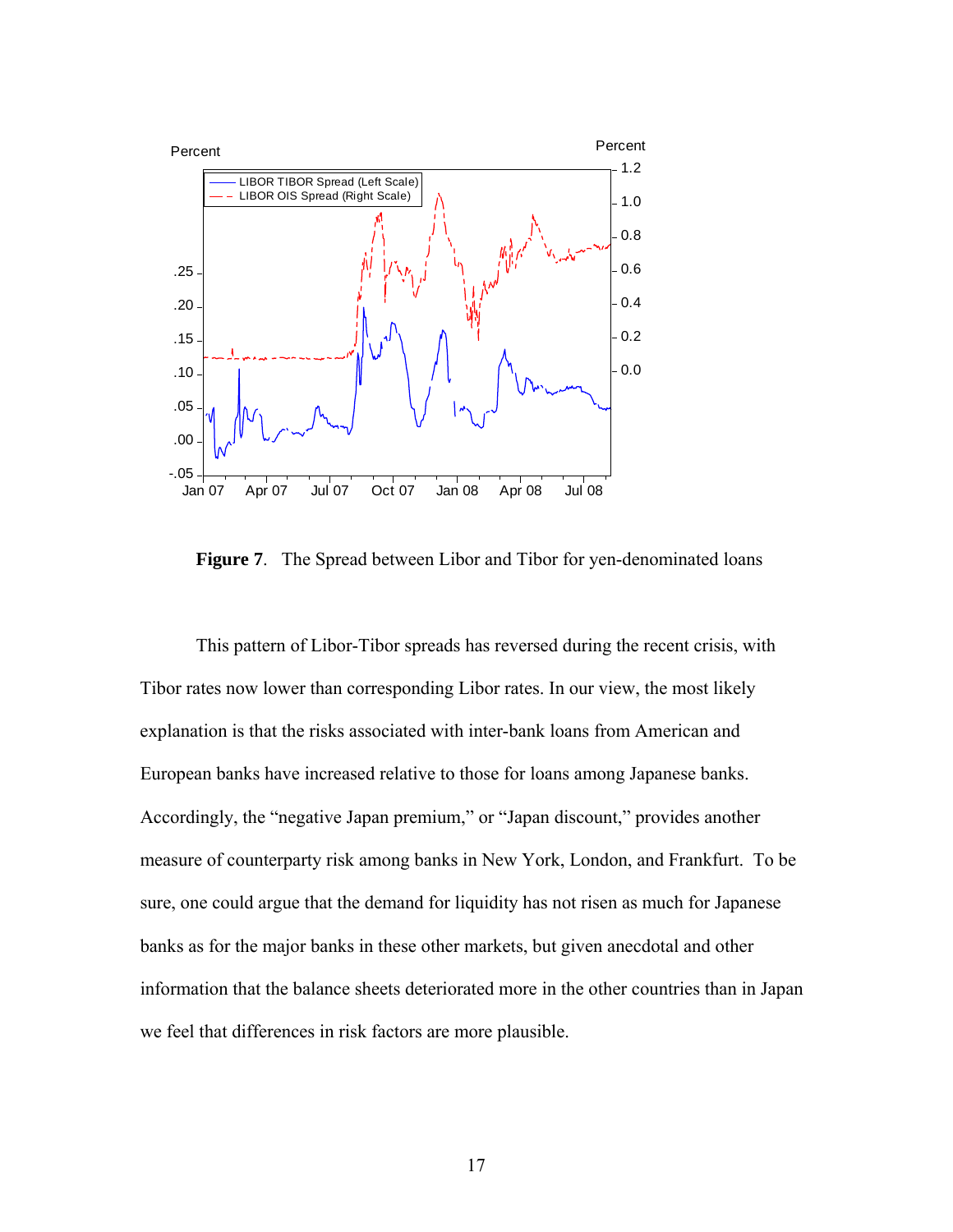*Libor-Repo Spreads.* A third market-based measure of risk is the spread between interest rates on unsecured and secured lending in the interbank market. The greater the risk of nonpayment of the loan, the higher the spread should be, all else equal. Repurchase agreements (Repos) between banks backed by Treasury securities are a form of secured lending. In contrast, Libor (as well as term fed funds and CDs rates) measures the interest rate on unsecured loans. Hence the spread between Libor and Repo rates of the same maturity is effectively the spread between unsecured and secured loans, a natural measure of counterparty risk. Figure 8 shows this spread staring in January 2007. Though there is more noise in this spread than in the Libor-OIS spread, it clearly turns up about the same time as the Libor-OIS spread. Traders we have consulted attribute the noise to technical factors such as tax considerations and collateral delivery glitches.



 **Figure 8.** The Libor-Repo spread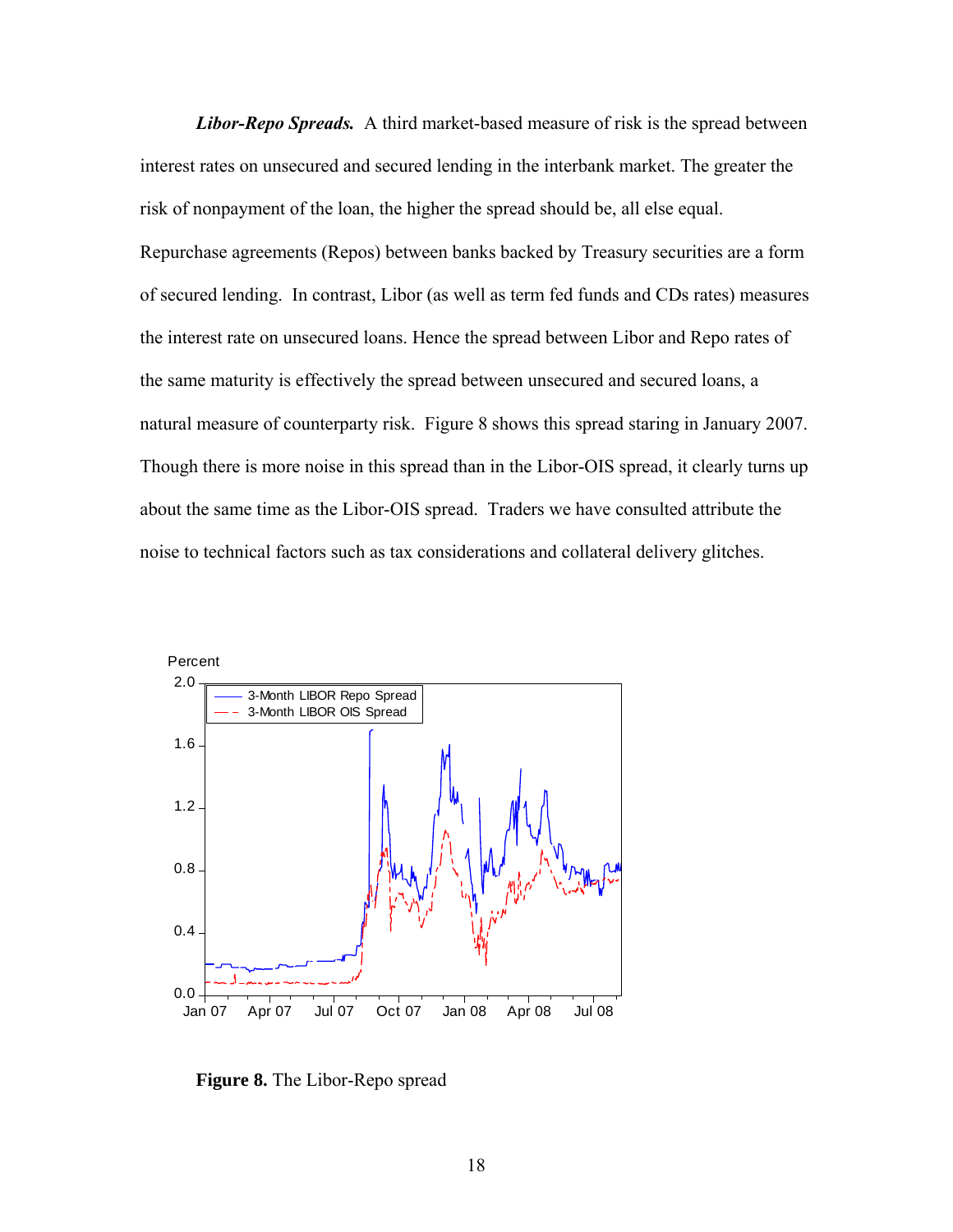# **V. Liquidity Effects and the Term Auction Facility**

 The term auction facility (TAF) created by the Federal Reserve in December 2007 was aimed specifically at providing liquidity directly to financial institutions in order to improve the functioning of the money markets and drive down the spread on term lending relative to overnight loans. According to the Federal Reserve Board, by injecting "term funds through a broader range of counterparties and against a broader range of collateral than open market operations, this facility could help ensure that liquidity provisions can be disseminated efficiently even when the unsecured interbank markets are under stress" (Board of Governors of the Federal Reserve, 2007). Hence, the TAF is a natural candidate to test for liquidity effects in the term structure.

The TAF allows financial institutions to make bids for term borrowing from the Fed, with maturities of typically 28 days.  $6$  Beginning in late December of 2007, two TAF auctions have been held each month. Table 1 provides key information about each of the auctions. TAF loans are collateralized following the procedures used for dis count window borrowing from the Fed. The Board of Governors sets the auction amount and the minimum bid allowed for the interest rate, which is set equal to the OIS rate corresponding to the term of the loan. The interest rate on the loans is determined in a single-price auction and is reported as the stop-out rate in Table 1.

<span id="page-19-0"></span> $6$  TAF loans with an 84 day maturity were instituted in August 2008, outside the sample of our analysis.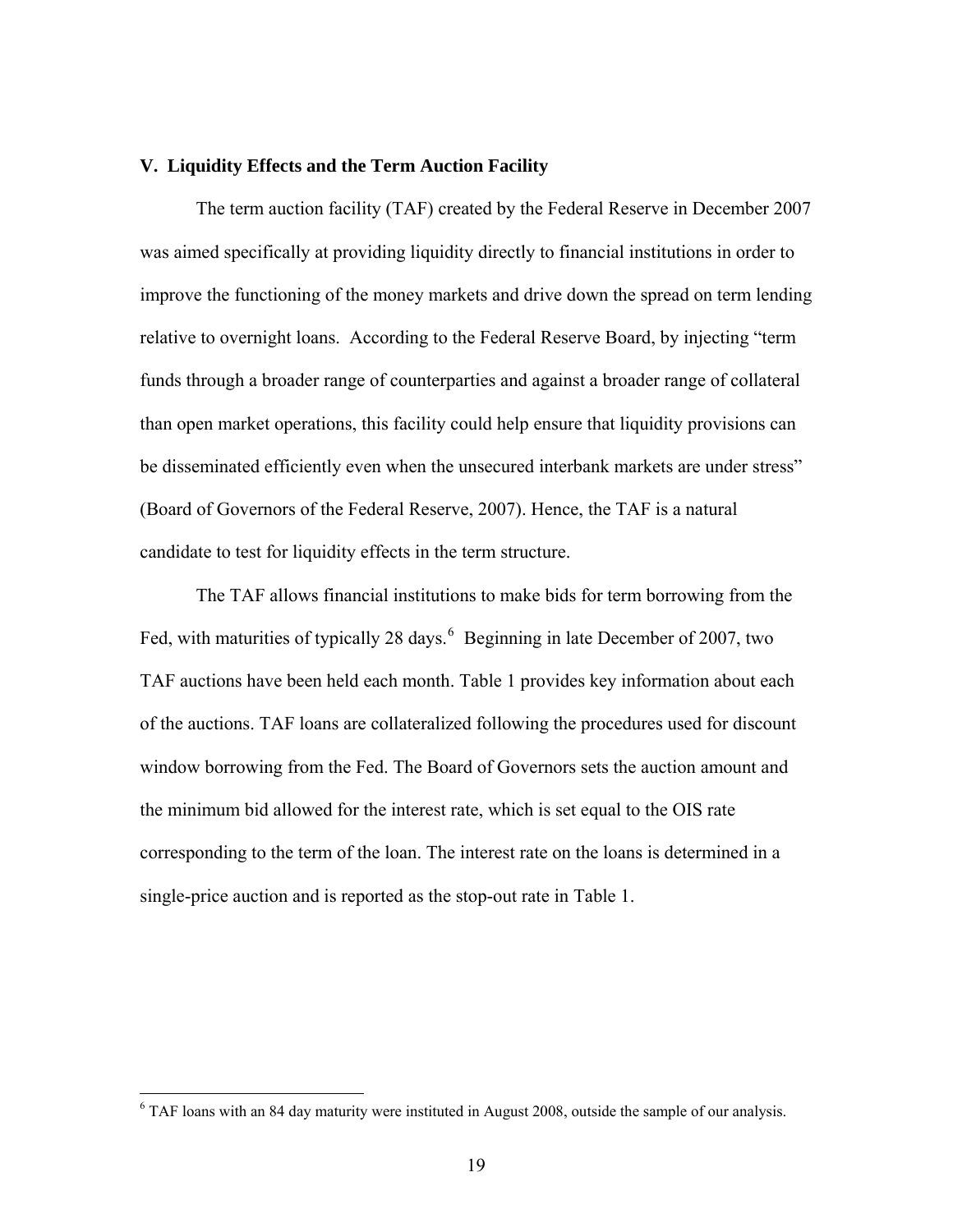| Day of   | Day of     | Term   | Amt  | Min. | Stop-out | 1-Month | Bid/Cover |
|----------|------------|--------|------|------|----------|---------|-----------|
| Bid      | Settlement | (days) | (SB) | Rate | Rate     | Libor   | Ratio     |
|          |            |        |      |      |          |         |           |
| 12/17/07 | 12/20/07   | 28     | 20   | 4.17 | 4.650    | 4.949   | 3.08      |
| 12/20/07 | 12/27/07   | 35     | 20   | 4.15 | 4.670    | 4.865   | 2.88      |
| 01/14/08 | 01/17/08   | 28     | 30   | 3.88 | 3.950    | 4.023   | 1.85      |
| 01/28/08 | 01/31/08   | 28     | 30   | 3.10 | 3.123    | 3.271   | 1.25      |
| 02/11/08 | 02/14/08   | 28     | 30   | 2.86 | 3.010    | 3.128   | 1.95      |
| 02/25/08 | 02/28/08   | 28     | 30   | 2.81 | 3.080    | 3.125   | 2.27      |
| 03/10/08 | 03/13/08   | 28     | 50   | 2.39 | 2.800    | 2.890   | 1.85      |
| 03/24/08 | 03/27/08   | 28     | 50   | 2.19 | 2.615    | 2.654   | 1.78      |
| 04/07/08 | 04/10/08   | 28     | 50   | 2.11 | 2.820    | 2.722   | 1.83      |
| 04/21/08 | 04/24/08   | 28     | 50   | 2.05 | 2.870    | 2.895   | 1.77      |
| 05/05/08 | 05/08/08   | 28     | 75   | 2.00 | 2.220    | 2.674   | 1.29      |
| 05/19/08 | 05/22/08   | 28     | 75   | 1.99 | 2.100    | 2.430   | 1.13      |
| 06/02/08 | 06/05/08   | 28     | 75   | 2.00 | 2.260    | 2.451   | 1.28      |
| 06/16/08 | 06/19/08   | 28     | 75   | 2.05 | 2.360    | 2.483   | 1.19      |
| 06/30/08 | 07/03/08   | 28     | 75   | 2.01 | 2.340    | 2.461   | 1.21      |
| 07/14/08 | 07/17/08   | 28     | 75   | 2.01 | 2.300    | 2.458   | 1.24      |
| 07/28/08 | 07/31/08   | 28     | 75   | 2.01 | 2.350    | 2.463   | 1.21      |

| Table 1                             |
|-------------------------------------|
| <b>Term Auctions Facility (TAF)</b> |

Notes: The 1-month labor rate refers to the rates on the day after the TAF bids were submitted. The bid/cover ratio is the ratio of the total dollar amount of bids at or above the minimum bid rate divided by the dollar amount being auctioned.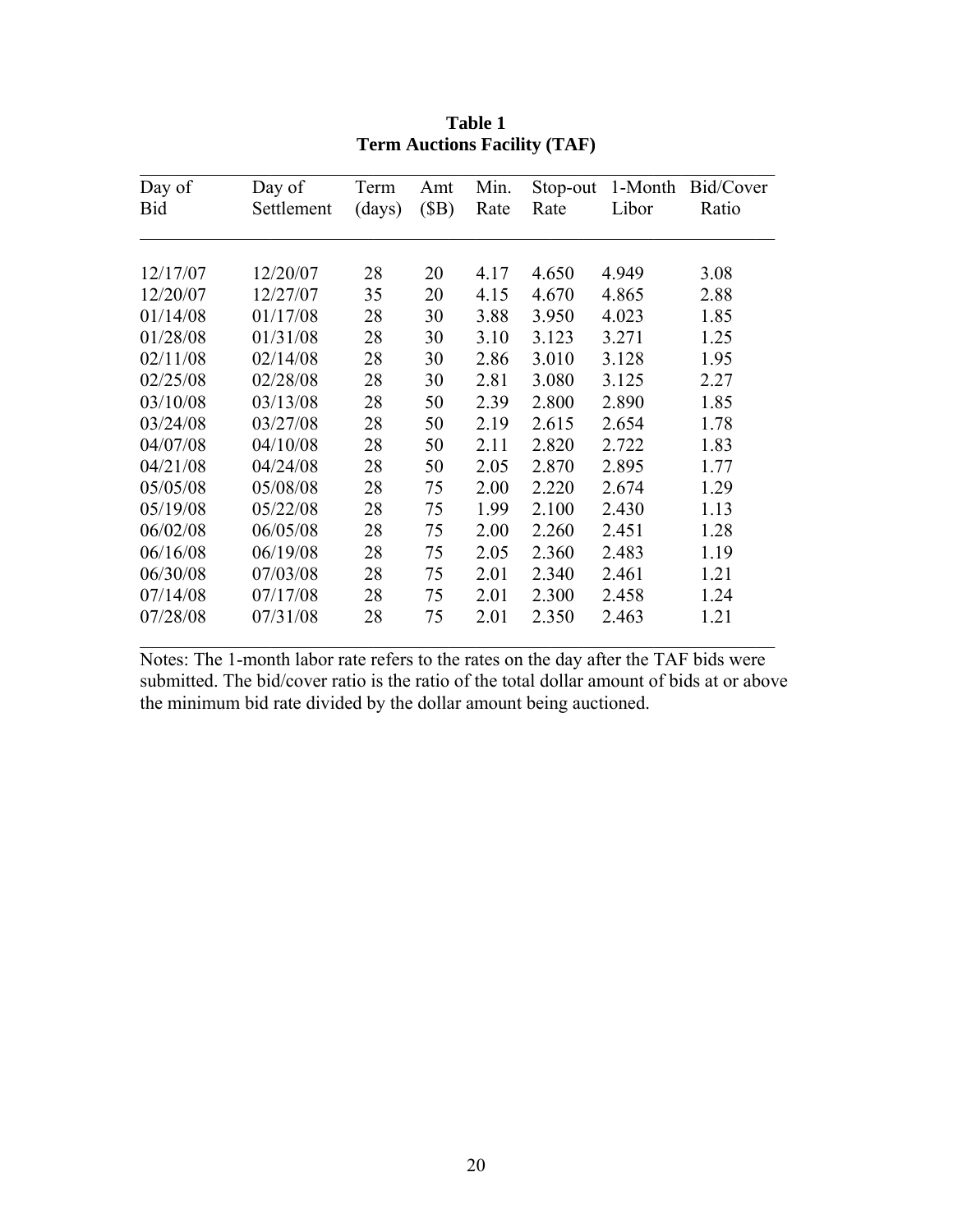

 **Figure 9.** Outstanding amounts of TAF loans and the Libor-OIS spread

 At the same time that the TAF was introduced, other central banks, including the Bank of Canada, the Bank of England, the European Central Bank (ECB), and the Swiss National Bank (SNB), also took measures to increase term lending. The ECB and SNB launched their own term auction facilities starting in December of 2007. These auctions are summarized in the Appendix. The total volume of outstanding TAF loans, including those from the Federal Reserve, ECB, and SNB is shown in Figure 9 along with the amount from the Federal Reserve TAF auctions alone. The ECB and SNB TAF auctions were halted for a while early in 2008 before starting up again with larger auction amounts in March 2008.

In assessing the effects of the TAF, it is important to note that it does not increase the amount of liquidity in the sense of total bank reserves or total "high powered money." Any increase in this kind of liquidity that comes from banks borrowing from the Fed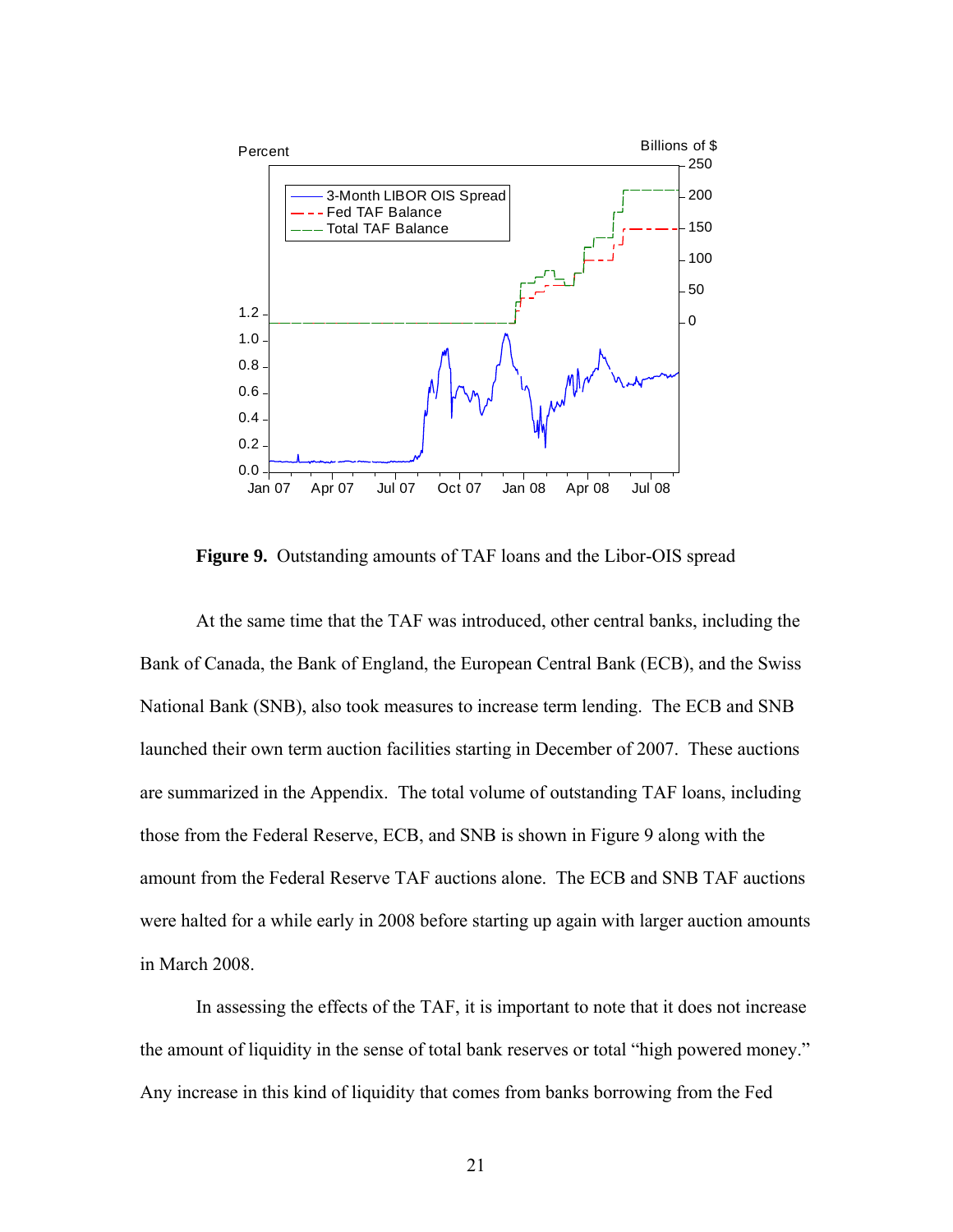using the TAF will be offset by open market sales of securities by the Fed to keep the total supply of reserves from rising rapidly. The actions are essentially automatic in the sense that the Fed must sell securities to keep the overnight federal funds rate on target. Figure 10 shows that this is indeed what has happened under the TAF. The System Open Market Account reduced its outright holdings of securities (light blue area) as the amount of TAF lending (dark blue area) increased. Nevertheless, the view of many in the financial community has been that the TAF could ease some of the liquidity problems in the interbank market by providing banks with access to term lending secured with illiquid collateral absent the stigma traditionally associated with discount window borrowing, and thereby lower the spreads in that market.

Early reports on the effectiveness of the TAF were generally favorable. As seen in Table 1, all TAF auctions have been oversubscribed to date and the TAF stop-out rate has generally been well above the prevailing one-month OIS rate, indicating substantial demand for TAF borrowing.<sup>[7](#page-22-0)</sup> Moreover, as noted above, Libor-OIS spreads fell sharply between late December and February. As a result, central bank officials and others judged that the TAF was working. For example, Frederic Mishkin (2008), speaking as a Governor of the Federal Reserve Board in mid February of 2008 and noting the decline in the term spread, stated that "the TAF may have had significant beneficial effects on financial markets....term funding rates have dropped substantially relative to OIS rates: The one-month spread exceeded 100 basis points in early December but has dropped below 30 basis points in recent weeks--though still above the low level that prevailed

 $\overline{a}$ 

<span id="page-22-0"></span> $<sup>7</sup>$  The spread between the auction stop-out rate and the minimum bid rate fluctuated between 2 and 82 basis</sup> points over the first dozen TAF auctions. Since then, this spread has been relatively stable at around 30 basis points, just above the contemporaneous discount window penalty rate of 25 basis points (above the target fed funds raet).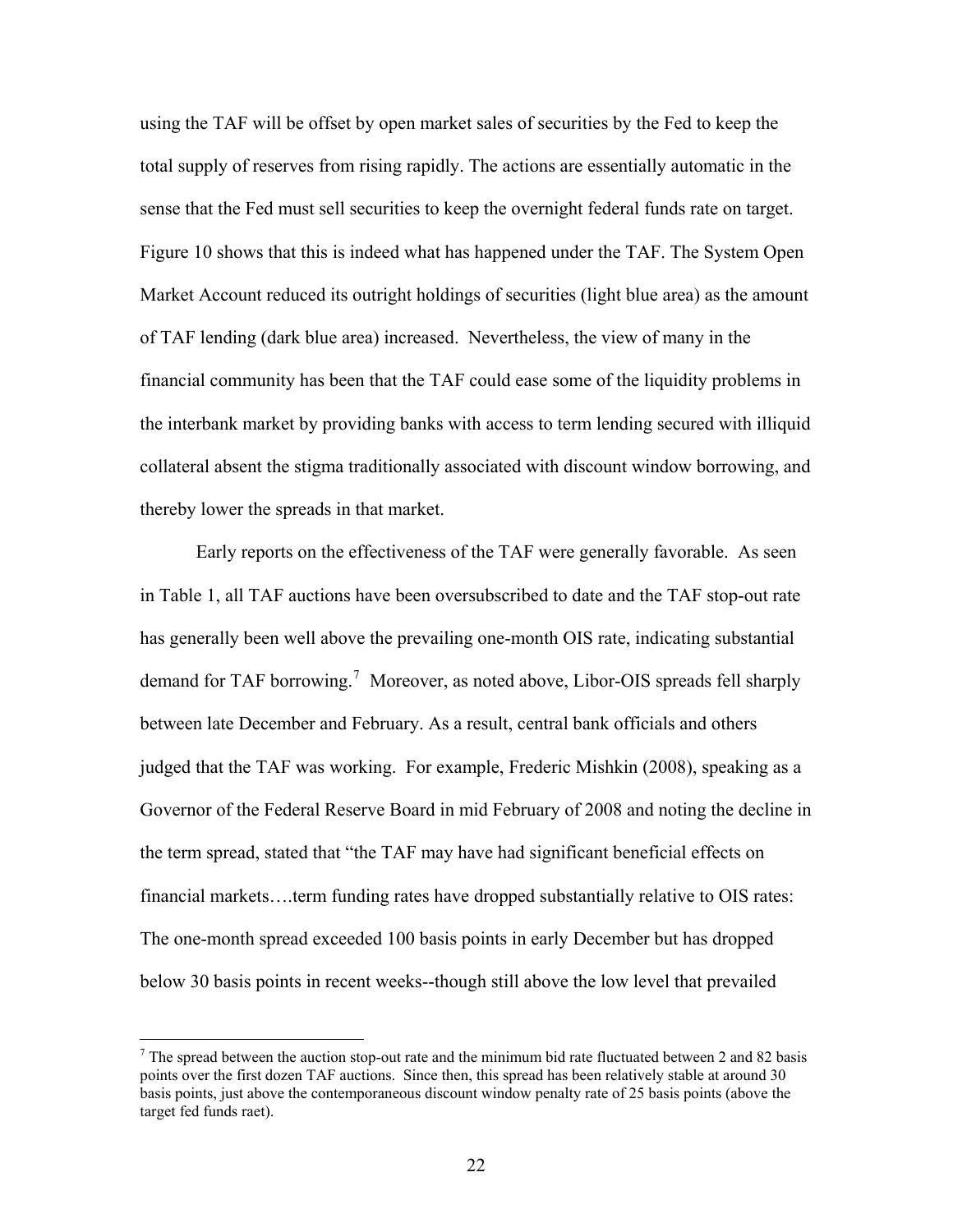before the onset of the financial disruption last August." See also Board of Governors (2008) for similar comments regarding the purpose and early evaluation of the effects of the TAF. Soon thereafter, however, the spread widened again, and as shown in Figure 9, the spreads have remained high even as the outstanding amount of TAF loans has risen dramatically.



**Figure 10** TAF did not increase the total amount of liquidity

## **VI. Econometric Tests**

In this section, we test whether the risk measures and liquidity provisions of the TAF affect the Libor-OIS spread. The no-arbitrage term structure model described in this paper implies that risk measures should affect the spread and the TAF should not. To be sure, by focusing on the impact of the TAF on the spread we do not mean to imply that the Federal Reserve did not have other goals in creating the TAF, including reducing the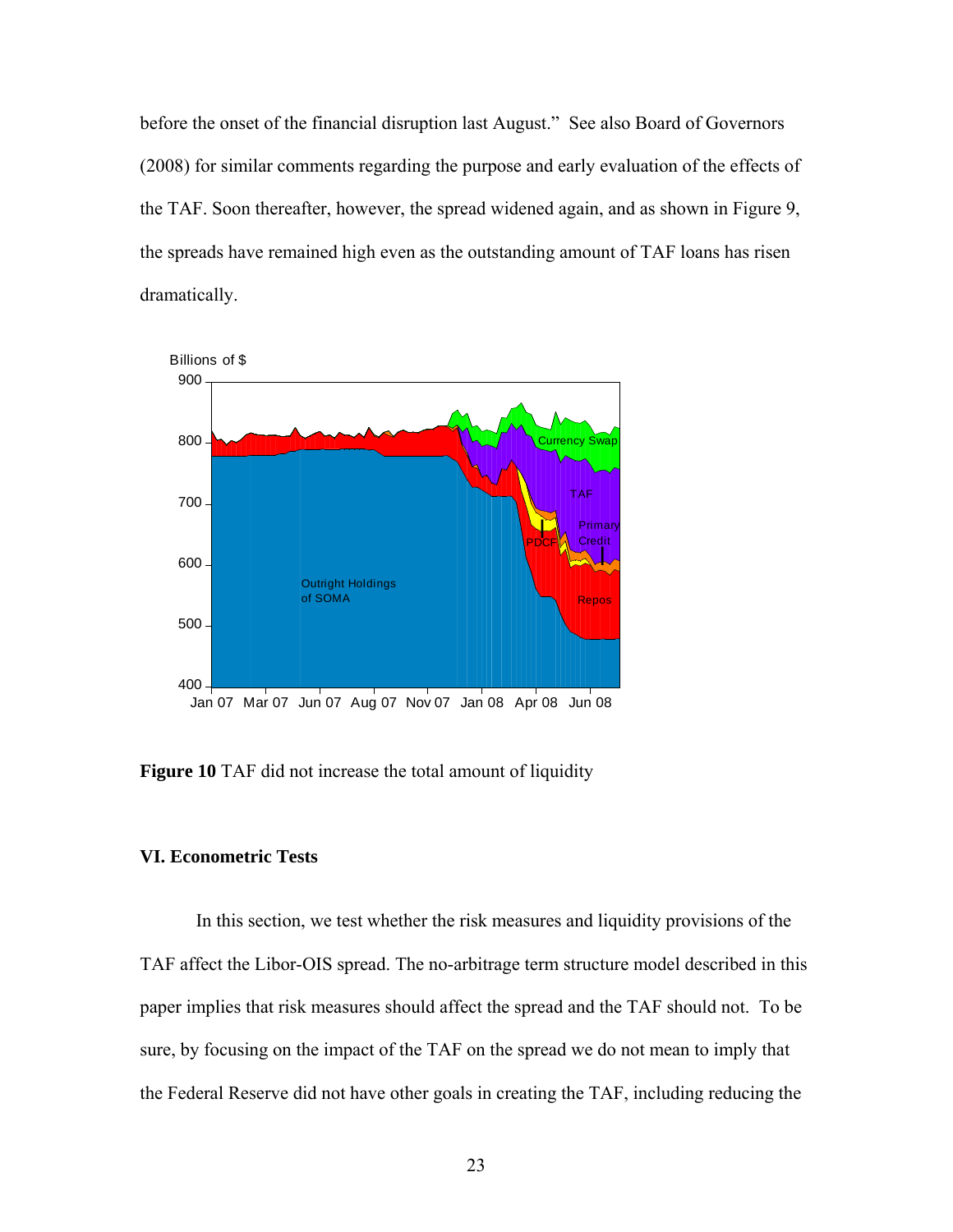stigma associated with discount window borrowing by banks. Nevertheless, reducing the spread was one of the purposes of the TAF and one of the ways suggested to measure its success.

 Our tests are performed using regressions with a wide range of specifications as summarized in Tables 2 through 6 in which standard errors with a Newey-West correction are reported in parentheses. In each regression we use daily data, as presented in the charts above, during the sample period from January 2, 2007 through August 8, 2008, a span of time that includes both the market turmoil period and the period leading up to the turmoil. The dependent variable is the three-month Libor–OIS spread, though for the reasons discussed earlier we also use the 3-month term federal funds rate spread over OIS and the CD rate spread over OIS as robustness checks. The independent variables are various measures of counterparty risk, including the median CDS rate, the Libor-Tibor spread, and the Libor-Repo spread. Each regression also includes a constant and measures of the TAF.

 The main findings are presented in Tables 2 and 3 where the TAF is measured with five dummy variables, with one dummy variable set to 1 on the day of a TAF auction and the other four set to 1 on each of the four days following the auction. In our initial working paper (Williams and Taylor, 2008a) we used only a single dummy on the day of the auction; our current approach is more robust as it does not take a position on which exact day the effects take place. This specification is most appropriate when the effects of a TAF auction on spreads diminish over time. Below we consider specifications that allow for permanent effects of the TAF on spreads. For each of the risk measures, we report OLS regressions in Table 2 and regressions corrected for first-order serial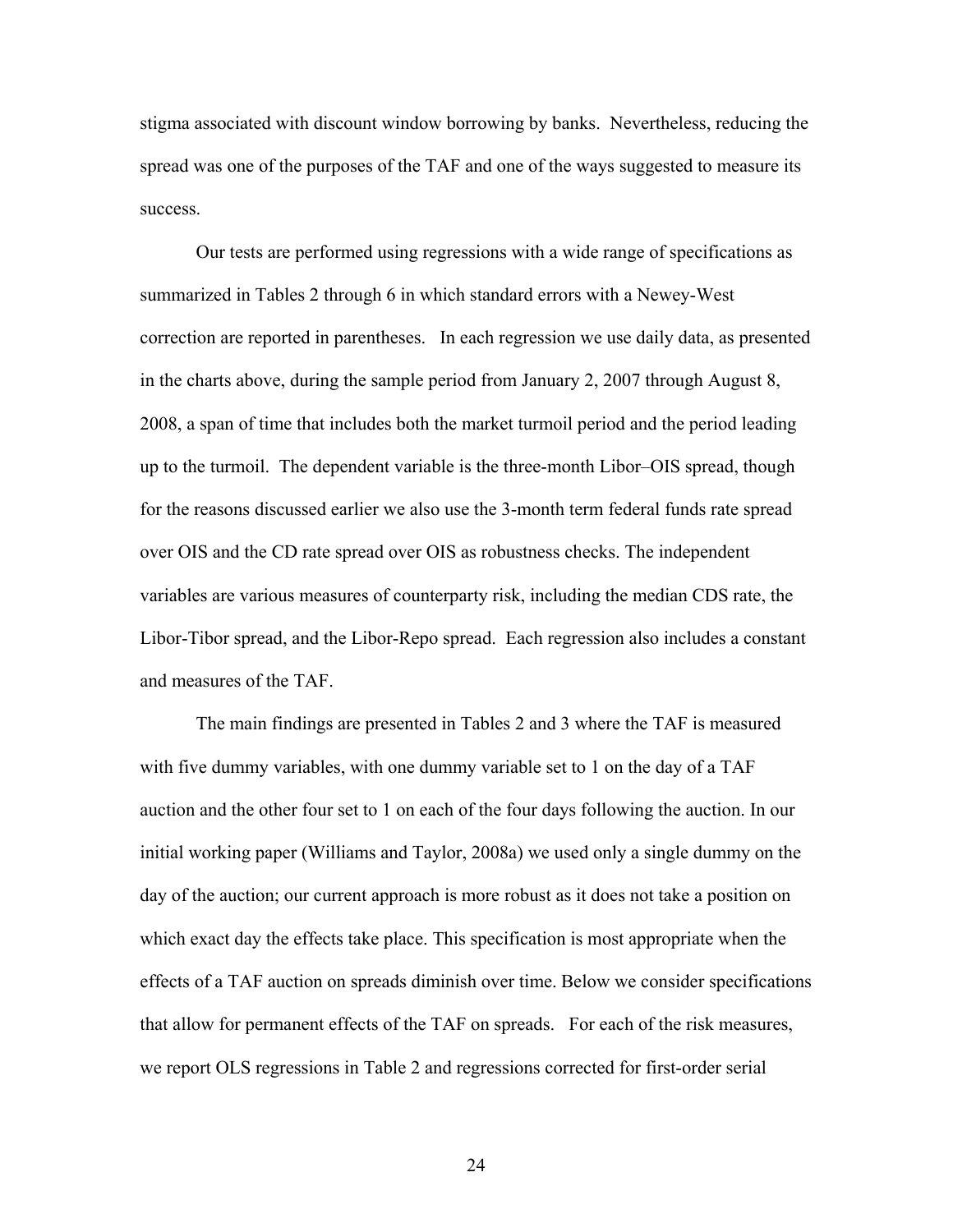correlation (AR(1)) in Table 3 with the estimated serial correlation coefficient *ρ* reported. $8$  To save on space, the estimated constants are not reported.

In all cases, the risk measures enter with the correct sign and are usually highly significant. The results are robust across the three different measures of the dependent variable and the three different measure of counterparty risk.<sup>[9](#page-25-1)</sup> Based on the results reported in Table 2, a one percentage point increase in the median CDS rate is associated with between a 0.56 and 0.69 percentage point increase in spreads, indicating that variation in CDS rates has economically large estimated effects on spreads in our sample. Note that the corresponding estimated coefficients on the Libor-Tibor spread are relatively large. This finding is not surprising given the fact that the Libor-Tibor spread reflects risk in the Libor sample *relative* to that in the Tibor sample, rather than the absolute level of risk. The Tibor survey includes several banks in the Libor sample and the other banks in the Tibor survey were likely to have been affected somewhat by movements in counterparty risk that affected major international banks. As a result, the movements in the Libor-Tibor spread understate the magnitude of movements in the absolute level of counterparty risk, as seen by comparing CDS rates and the Libor-Tibor spread, shown in Figures 5 and 7, respectively. In summary, despite the doubt expressed by many people in the markets, especially in the early states of the crisis, that

<span id="page-25-0"></span><sup>&</sup>lt;sup>8</sup> In all the regressions reported in this paper, the following timing conventions are followed. Because the Libor survey is taken late in the morning in London, in regressions where the Libor spread is the dependent variable, all other variables in the regression equation (including the OIS rate) are lagged by one day to reflect the difference in timing between London and New York. For the regressions where term fed funds and CD spreads are the dependent variable, only the TAF variables are lagged by one day, reflecting the fact that TAF press releases are released late in the morning, after bank lending rates have been set.

<span id="page-25-1"></span> $9$  The estimated coefficients on the risk measures are smaller in the AR(1) regressions, which may reflect high-frequency measurement error, reflecting timing and compositional differences between the independent variable and the measures of counterparty risk..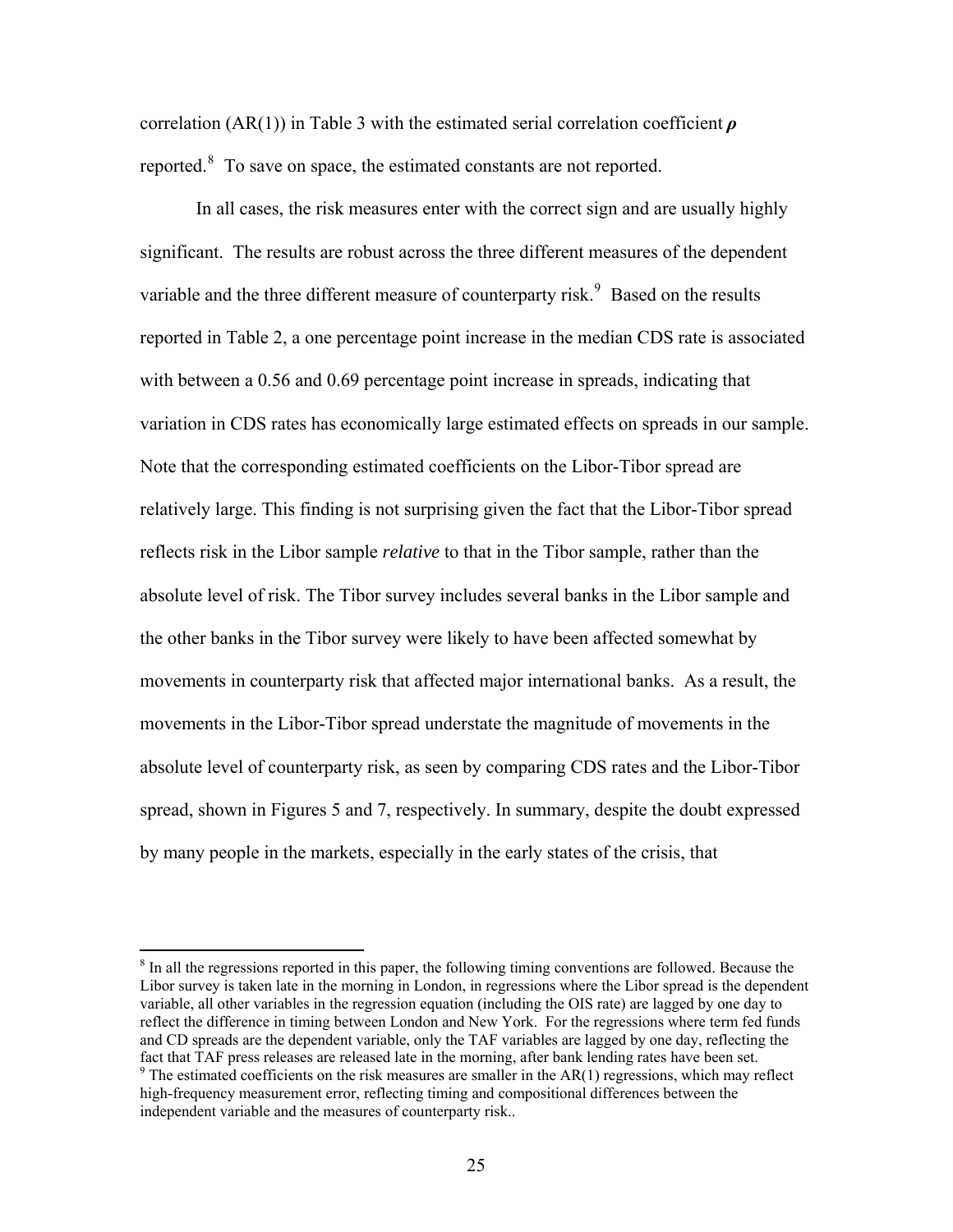counterparty risk as distinct from liquidity was driving the spreads, the regression evidence is robust as well as statistically and economically significant.

In contrast, the liquidity provisions, measured by the sum of the TAF dummy variable coefficients, do not show robust significant effects. As seen in Tables 2 and 3, the signs of the sum of the TAF coefficients are in some cases positive and in other negative. In no case of this regression specification do we find that the estimated sum of coefficients on the TAF variables is both negative and statistically significant. Note that if the TAF grew to be so large that a significant number of banks facing high borrowing rates completely dropped out of the interbank market in favor of borrowing from the TAF, we might expect to see some reductions in spreads based on CD and term fed funds rates due to such a compositional effect. (The Libor survey sample did not change during our sample so Libor spreads should not be influenced by a compositional effect.) However, even at the current size of the TAF, it is most likely too small compared to the overall interbank market to have such significant compositional effects. In any case, we do not find such effects with our regressions. The common theme of these results is that (1) one can easily reject the null hypothesis that the counterparty risk factors are not significant in the Libor OIS spread and (2) one cannot reject the null hypothesis that the liquidity provisions of the TAF have no effect.

 Since our initial working paper on this subject others have run similar regressions to test for the impact of the TAF, but have used alternative specifications and dummy variables for the TAF. For example, Tao Wu (2008) defined a TAF dummy that equals 0 before the TAF was first announced on December 12, 2007 and 1 since then. This specification is based on the hypothesis that the introduction of the TAF would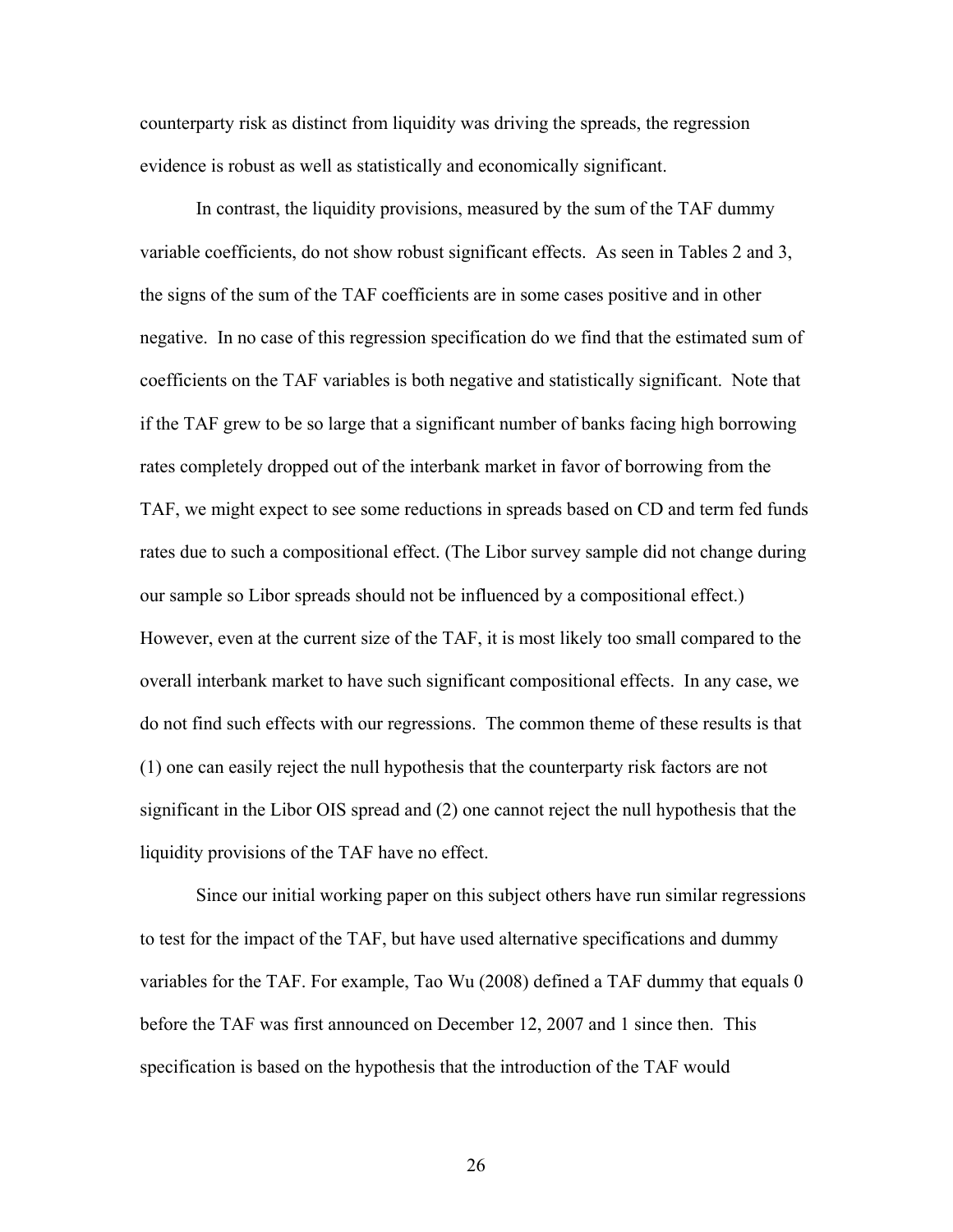permanently reduce liquidity risk affecting inter-bank lending markets. Based on a shorter sample than ours and using a different measure of counterparty risk, Wu found that such a dummy variable indicated a significant and negative effect of the TAF, reflecting the decline in spreads near the end of 2007 and in early 2008.<sup>[10](#page-27-0)</sup> We consider such a specification using our risk measures. Table 4 shows the results using data that goes through August 8, 2008.

Observe that the OLS regressions do not show a significant negative impact and are sometimes significantly positive (spuriously we presume), reflecting the unusually high spreads since March 2008 despite the existence of the TAF. In Table 5 we report results where the TAF dummy variable is defined as in Wu (2008), but for the AR(1) regressions. For this specification we find small negative and significant effects of the TAF on the Libor-OIS spread, with the estimated effect of the TAF never more negative than -8 basis points. But, these findings of a negative effect of the TAF on spreads are not robust to other two measures of the dependent variable. These results suggest that the TAF has had little or no permanent effect on bank lending spreads.

 Another alternative to our initial regressions was suggested by James McAndrews, Asani Sarkar, and Zhenyu Wang (2008) who defined the TAF dummy in yet another way. The primary innovation in their work, which has subsequently been used by William Dudley (2008), is to focus on the changes in spreads on days of announcements and auction operations related to the TAF. In one of their specifications, they also include the lagged spread in the regressions rather than an  $AR(1)$  specification and include a dummy variable for the dates of major TAF announcements and a dummy

<span id="page-27-0"></span><sup>&</sup>lt;sup>10</sup> Brian Sack and Laurence Meyer (2008) analyze a similar specification and obtain results consistent with Wu (2008).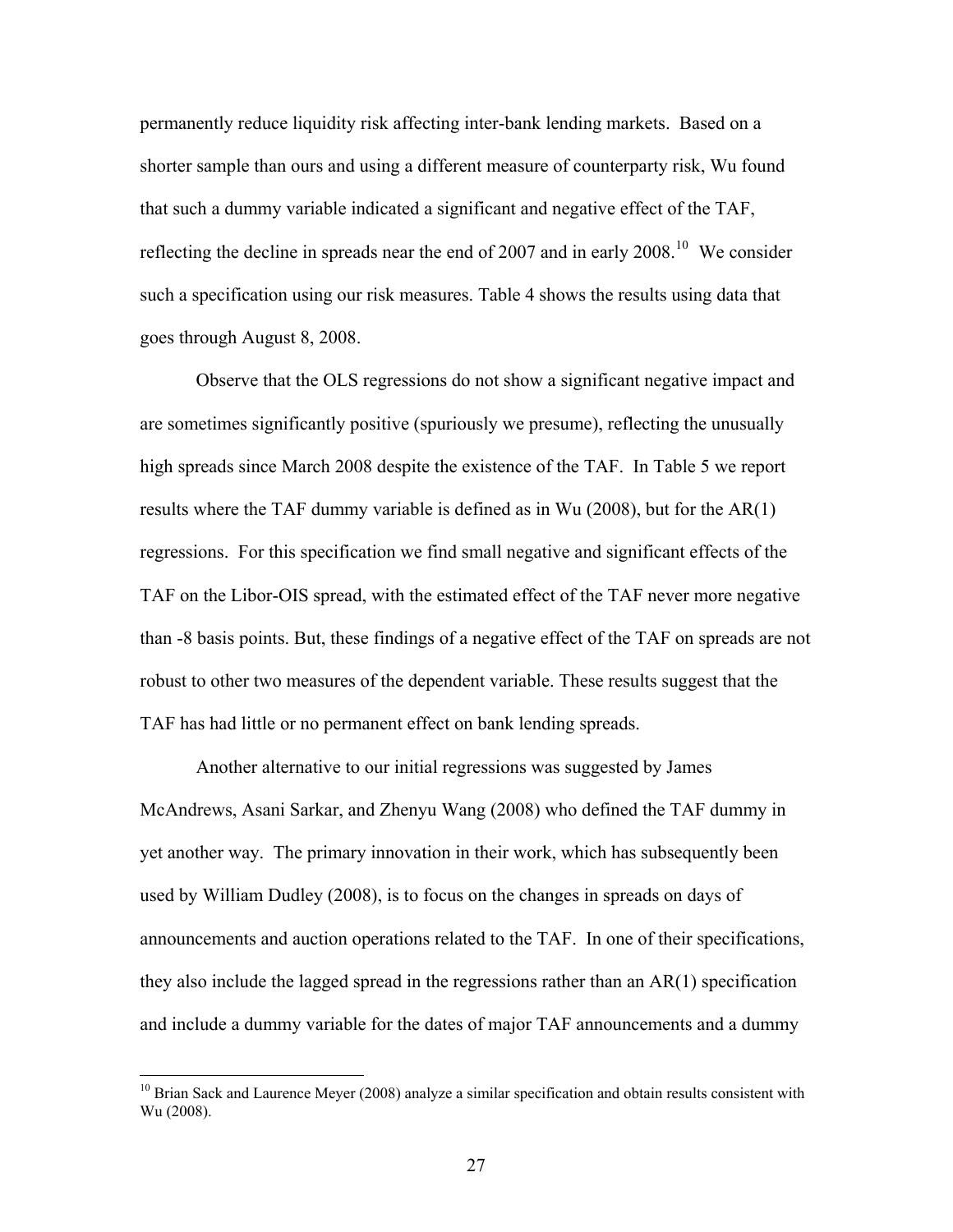variable for the dates of TAF operations (typically the dates that auctions are announced, bids are collected, and results are announced). They set the TAF announcement dummy to 1 on the days that the TAF was first announced and on other days of major TAFrelated announcements, such as when the size of the TAF auction was increased. They found that both these announcement dummies and the operations dummies had a significant negative effect on the spread.

 In Table 6, we replicate their main results for the period going through August 8, 2008. However, we find that the results are not robust to using alternatives to the Libor measure, which, as discussed above has been criticized for its accuracy during the crisis period (Mollenkamp, 2008). For both the term fed funds variable and the CD spread variable, the TAF announcement coefficients are statistically insignificant and. In addition, the evidence for a significant effect of TAF auctions on spreads depends on the particular choice for the TAF operations dummy variable. To examine the robustness of the results regarding the TAF operations variable, we report results for a modified TAF operations dummy variable that includes TAF operations as defined above and the dates on which auctions are settled (that is, the day the loans are distributed). In all cases, the estimated effect of this dummy variable is smaller than found using the McAndrews, Sarkar, and Wang (2008) specification and is statistically insignificant, indicating that results regarding the effects of TAF operations are not robust to relatively small changes in specification.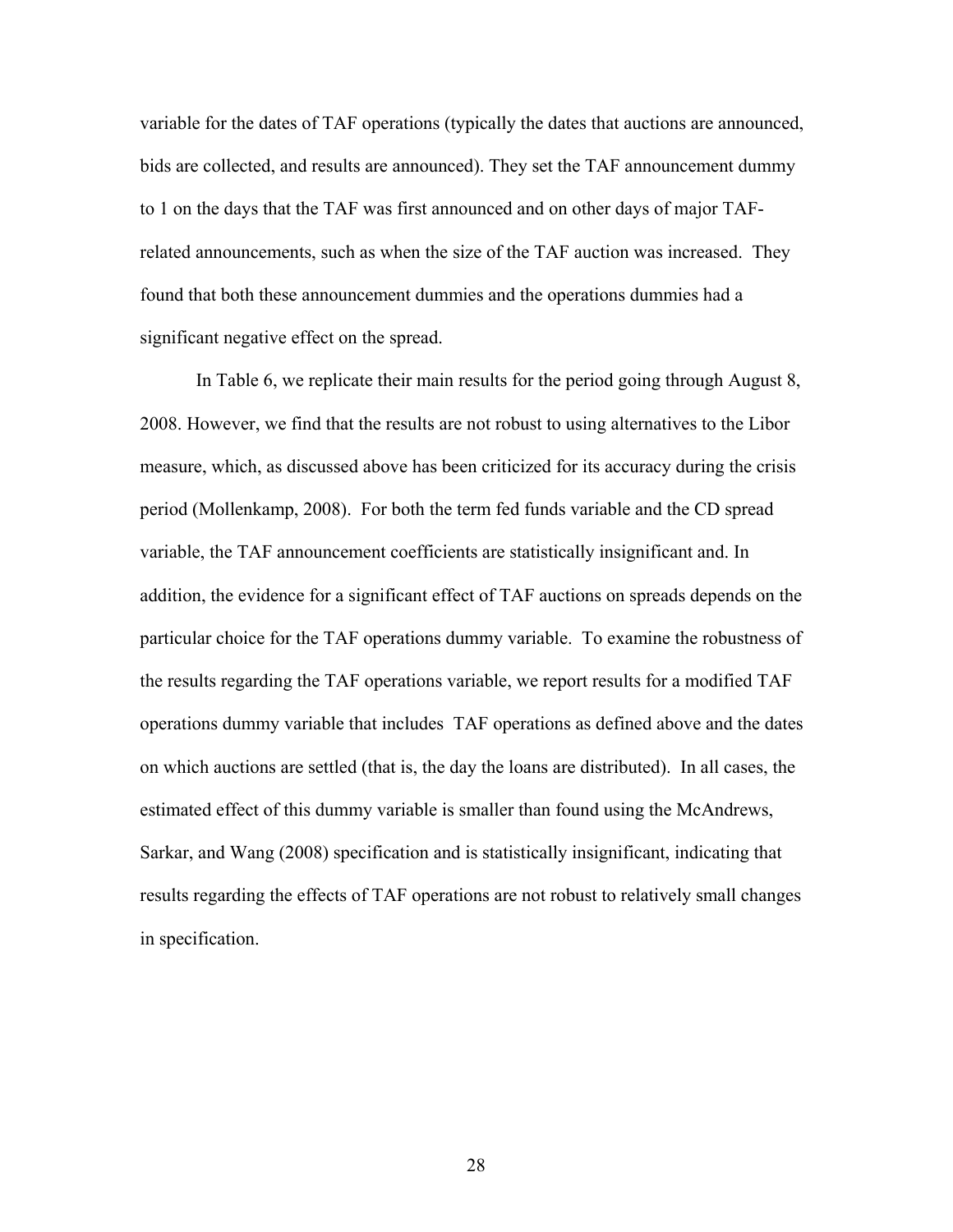| (1)<br>(2)<br>(3)<br>Panel A. Libor-OIS<br>0.56<br>Median CDS<br>(0.07)<br>4.58<br>Libor-Tibor Spread<br>(0.45)<br>0.70<br>Libor-Repo Spread<br>(0.04)<br><b>TAF Dummies</b><br>(sum of coefficients)<br>$-0.09$<br>0.93<br>0.07<br>(0.27)<br>(0.18)<br>(0.15)<br>Adj. $R^2$<br>0.52<br>0.59<br>0.84<br>Panel B. Term Fed Funds-OIS<br>0.62<br>Median CDS<br>(0.09)<br>4.59<br>Libor-Tibor Spread<br>(0.52)<br>0.73<br>Libor-Repo Spread<br>(0.05)<br><b>TAF Dummies</b><br>(sum of coefficients)<br>0.21<br>1.38<br>0.47<br>(0.32)<br>(0.21)<br>(0.18)<br>Adj. $R^2$<br>0.57<br>0.54<br>0.80<br>Panel C. CD-OIS<br>Median CDS<br>0.69<br>(0.10)<br>5.28<br>Libor-Tibor Spread |  |        |  |
|--------------------------------------------------------------------------------------------------------------------------------------------------------------------------------------------------------------------------------------------------------------------------------------------------------------------------------------------------------------------------------------------------------------------------------------------------------------------------------------------------------------------------------------------------------------------------------------------------------------------------------------------------------------------------------|--|--------|--|
|                                                                                                                                                                                                                                                                                                                                                                                                                                                                                                                                                                                                                                                                                |  |        |  |
|                                                                                                                                                                                                                                                                                                                                                                                                                                                                                                                                                                                                                                                                                |  |        |  |
|                                                                                                                                                                                                                                                                                                                                                                                                                                                                                                                                                                                                                                                                                |  |        |  |
|                                                                                                                                                                                                                                                                                                                                                                                                                                                                                                                                                                                                                                                                                |  |        |  |
|                                                                                                                                                                                                                                                                                                                                                                                                                                                                                                                                                                                                                                                                                |  |        |  |
|                                                                                                                                                                                                                                                                                                                                                                                                                                                                                                                                                                                                                                                                                |  |        |  |
|                                                                                                                                                                                                                                                                                                                                                                                                                                                                                                                                                                                                                                                                                |  |        |  |
|                                                                                                                                                                                                                                                                                                                                                                                                                                                                                                                                                                                                                                                                                |  |        |  |
|                                                                                                                                                                                                                                                                                                                                                                                                                                                                                                                                                                                                                                                                                |  |        |  |
|                                                                                                                                                                                                                                                                                                                                                                                                                                                                                                                                                                                                                                                                                |  |        |  |
|                                                                                                                                                                                                                                                                                                                                                                                                                                                                                                                                                                                                                                                                                |  |        |  |
|                                                                                                                                                                                                                                                                                                                                                                                                                                                                                                                                                                                                                                                                                |  |        |  |
|                                                                                                                                                                                                                                                                                                                                                                                                                                                                                                                                                                                                                                                                                |  |        |  |
|                                                                                                                                                                                                                                                                                                                                                                                                                                                                                                                                                                                                                                                                                |  |        |  |
|                                                                                                                                                                                                                                                                                                                                                                                                                                                                                                                                                                                                                                                                                |  |        |  |
|                                                                                                                                                                                                                                                                                                                                                                                                                                                                                                                                                                                                                                                                                |  |        |  |
|                                                                                                                                                                                                                                                                                                                                                                                                                                                                                                                                                                                                                                                                                |  |        |  |
|                                                                                                                                                                                                                                                                                                                                                                                                                                                                                                                                                                                                                                                                                |  |        |  |
|                                                                                                                                                                                                                                                                                                                                                                                                                                                                                                                                                                                                                                                                                |  |        |  |
|                                                                                                                                                                                                                                                                                                                                                                                                                                                                                                                                                                                                                                                                                |  |        |  |
|                                                                                                                                                                                                                                                                                                                                                                                                                                                                                                                                                                                                                                                                                |  |        |  |
|                                                                                                                                                                                                                                                                                                                                                                                                                                                                                                                                                                                                                                                                                |  |        |  |
|                                                                                                                                                                                                                                                                                                                                                                                                                                                                                                                                                                                                                                                                                |  |        |  |
|                                                                                                                                                                                                                                                                                                                                                                                                                                                                                                                                                                                                                                                                                |  |        |  |
|                                                                                                                                                                                                                                                                                                                                                                                                                                                                                                                                                                                                                                                                                |  |        |  |
|                                                                                                                                                                                                                                                                                                                                                                                                                                                                                                                                                                                                                                                                                |  |        |  |
|                                                                                                                                                                                                                                                                                                                                                                                                                                                                                                                                                                                                                                                                                |  |        |  |
|                                                                                                                                                                                                                                                                                                                                                                                                                                                                                                                                                                                                                                                                                |  |        |  |
|                                                                                                                                                                                                                                                                                                                                                                                                                                                                                                                                                                                                                                                                                |  | (0.55) |  |
| Libor-Repo Spread<br>0.81<br>(0.06)                                                                                                                                                                                                                                                                                                                                                                                                                                                                                                                                                                                                                                            |  |        |  |
| <b>TAF Dummies</b>                                                                                                                                                                                                                                                                                                                                                                                                                                                                                                                                                                                                                                                             |  |        |  |
| (sum of coefficients)<br>0.14<br>0.45<br>1.45                                                                                                                                                                                                                                                                                                                                                                                                                                                                                                                                                                                                                                  |  |        |  |
| (0.31)<br>(0.23)<br>(0.24)                                                                                                                                                                                                                                                                                                                                                                                                                                                                                                                                                                                                                                                     |  |        |  |
| Adj. $R^2$<br>0.52<br>0.53<br>0.75                                                                                                                                                                                                                                                                                                                                                                                                                                                                                                                                                                                                                                             |  |        |  |

**Table 2 Alternative OLS Regression Specifications**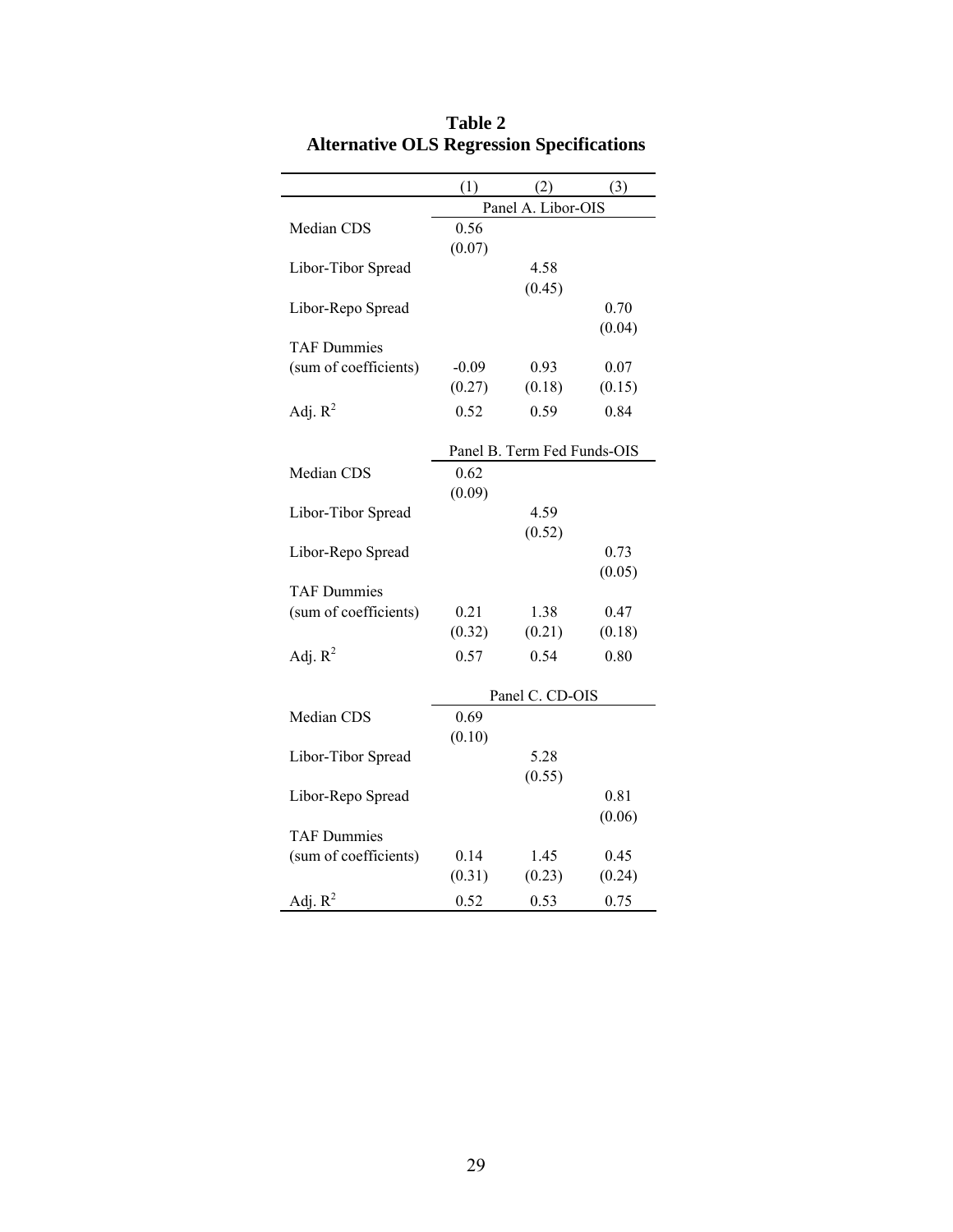|                       | (1)            | (2)                         | (3)            |
|-----------------------|----------------|-----------------------------|----------------|
|                       |                | Panel A. Libor-OIS          |                |
| Median CDS            | 0.15           |                             |                |
|                       | (0.08)         |                             |                |
| Libor-Tibor Spread    |                | 0.53                        |                |
|                       |                | (0.26)                      |                |
| Libor-Repo Spread     |                |                             | 0.08           |
| <b>TAF Dummies</b>    |                |                             | (0.04)         |
| (sum of coefficients) | $-0.06$        | $-0.08$                     | $-0.13$        |
|                       | (0.05)         | (0.06)                      | (0.05)         |
| AR(1)                 | 0.99           | 0.99                        | 0.99           |
|                       | (0.01)         | (0.01)                      | (0.01)         |
| Adj. $R^2$            | 0.98           | 0.99                        | 0.98           |
|                       |                |                             |                |
|                       |                | Panel B. Term Fed Funds-OIS |                |
| Median CDS            | 0.10           |                             |                |
|                       | (0.08)         |                             |                |
| Libor-Tibor Spread    |                | 0.75                        |                |
|                       |                | (0.36)                      |                |
| Libor-Repo Spread     |                |                             | 0.04           |
|                       |                |                             | (0.04)         |
| <b>TAF Dummies</b>    |                |                             |                |
| (sum of coefficients) | $-0.04$        | $-0.06$                     | $-0.07$        |
| AR(1)                 | (0.07)<br>0.99 | (0.06)<br>0.99              | (0.06)<br>0.99 |
|                       | (0.01)         | (0.01)                      | (0.01)         |
| Adj. $R^2$            | 0.98           | 0.98                        | 0.98           |
|                       |                |                             |                |
|                       |                | Panel C. CD-OIS             |                |
| Median CDS            | 0.60           |                             |                |
|                       | (0.15)         |                             |                |
| Libor-Tibor Spread    |                | 1.00                        |                |
|                       |                | (0.37)                      |                |
| Libor-Repo Spread     |                |                             | 0.12           |
|                       |                |                             | (0.10)         |
| <b>TAF Dummies</b>    |                |                             |                |
| (sum of coefficients) | $-0.20$        | $-0.29$                     | $-0.14$        |
|                       | (0.20)         | (0.25)                      | (0.21)         |
| AR(1)                 | 0.91<br>(0.04) | 0.95<br>(0.02)              | 0.94<br>(0.02) |
|                       |                |                             |                |
| Adj. $R^2$            | 0.92           | 0.91                        | 0.92           |

**Table 3 Regressions with First Order Autoregressive Errors**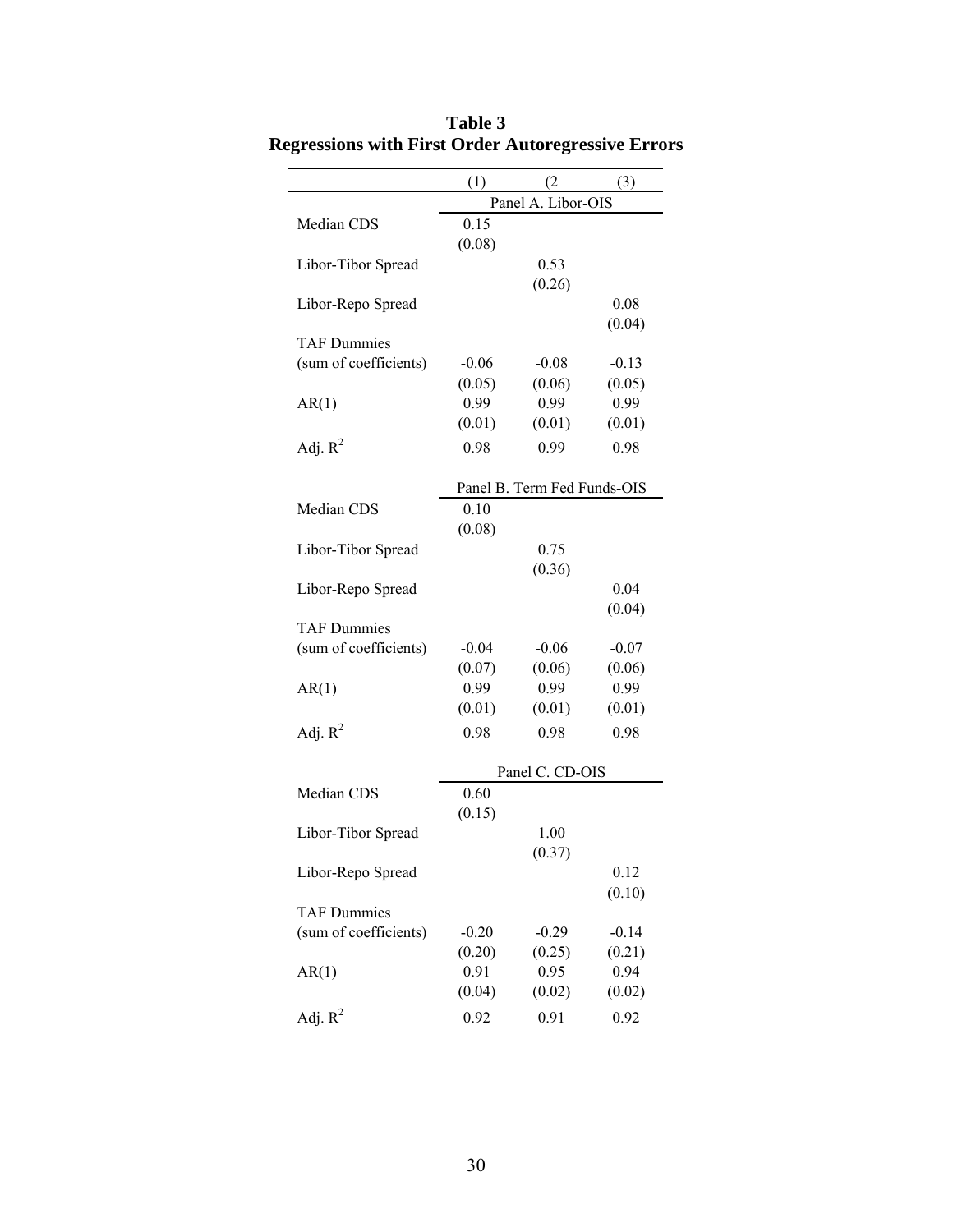|                    | (1)     | (2)                         | (3)    |
|--------------------|---------|-----------------------------|--------|
|                    |         | Panel A. Libor-OIS          |        |
| Median CDS         | 0.58    |                             |        |
|                    | (0.15)  |                             |        |
| Libor-Tibor Spread |         | 4.26                        |        |
|                    |         | (0.41)                      |        |
| Libor-Repo Spread  |         |                             | 0.66   |
|                    |         |                             | (0.04) |
| <b>TAF Dummy</b>   | $-0.03$ | 0.29                        | 0.06   |
|                    | (0.11)  | (0.04)                      | (0.04) |
| Adj. $R^2$         | 0.52    | 0.74                        | 0.85   |
|                    |         |                             |        |
|                    |         | Panel B. Term Fed Funds-OIS |        |
| Median CDS         | 0.52    |                             |        |
|                    | (0.16)  |                             |        |
| Libor-Tibor Spread |         | 4.16                        |        |
|                    |         | (0.43)                      |        |
| Libor-Repo Spread  |         |                             | 0.64   |
|                    |         |                             | (0.05) |
| <b>TAF Dummy</b>   | 0.13    | 0.40                        | 0.18   |
|                    | (0.12)  | (0.04)                      | (0.04) |
| Adj. $R^2$         | 0.58    | 0.77                        | 0.84   |
|                    |         |                             |        |
|                    |         | Panel C. CD-OIS             |        |
| Median CDS         | 0.59    |                             |        |
|                    | (0.18)  |                             |        |
| Libor-Tibor Spread |         | 4.83                        |        |
|                    |         | (0.48)                      |        |
| Libor-Repo Spread  |         |                             | 0.71   |
|                    |         |                             | (0.06) |
| <b>TAF Dummy</b>   | 0.11    | 0.44                        | 0.20   |
|                    | (0.13)  | (0.05)                      | (0.06) |
| Adj. $R^2$         | 0.53    | 0.73                        | 0.78   |

|                                                | Table 4 |  |  |
|------------------------------------------------|---------|--|--|
| <b>OLS Regressions with a Single TAF Dummy</b> |         |  |  |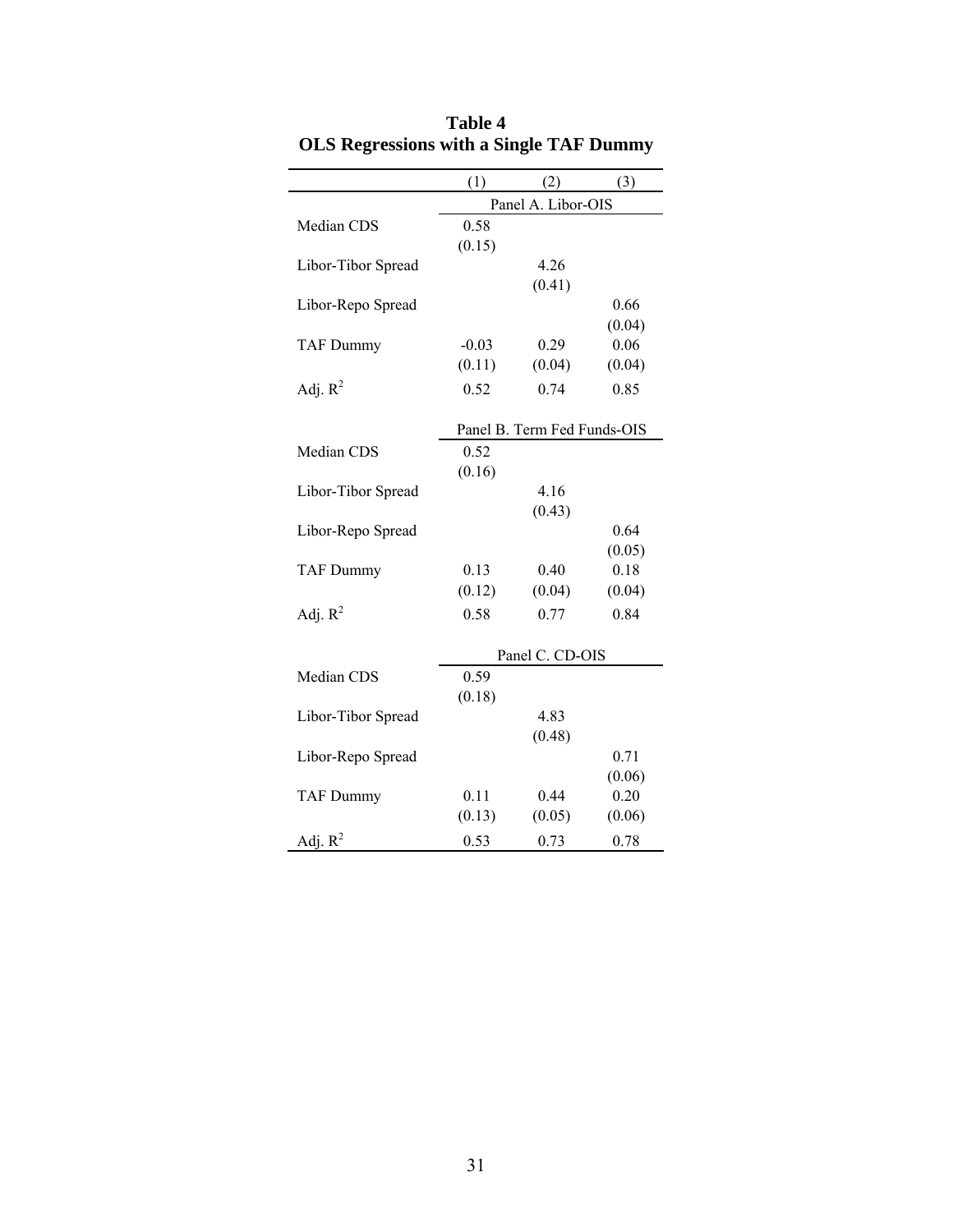|                    | (1)     | (2)                         | (3)     |
|--------------------|---------|-----------------------------|---------|
|                    |         | Panel A. Libor-OIS          |         |
| Median CDS         | 0.15    |                             |         |
|                    | (0.08)  |                             |         |
| Libor-Tibor Spread |         | 0.55                        |         |
|                    |         | (0.26)                      |         |
| Libor-Repo Spread  |         |                             | 0.08    |
|                    |         |                             | (0.04)  |
| <b>TAF Dummy</b>   | $-0.08$ | $-0.08$                     | $-0.05$ |
|                    | (0.01)  | (0.00)                      | (0.02)  |
| $AR(1)$ Error      | 0.99    | 0.99                        | 0.99    |
|                    | (0.01)  | (0.01)                      | (0.01)  |
| Adj. $R^2$         | 0.98    | 0.99                        | 0.98    |
|                    |         |                             |         |
|                    |         | Panel B. Term Fed Funds-OIS |         |
| Median CDS         | 0.11    |                             |         |
|                    | (0.08)  |                             |         |
| Libor-Tibor Spread |         | 0.79                        |         |
|                    |         | (0.36)                      |         |
| Libor-Repo Spread  |         |                             | 0.03    |
|                    |         |                             | (0.04)  |
| <b>TAF Dummy</b>   | 0.00    | $-0.00$                     | $-0.00$ |
|                    | (0.01)  | (0.01)                      | (0.01)  |
| $AR(1)$ Error      | 0.99    | 0.99                        | 0.99    |
|                    | (0.01)  | (0.01)                      | (0.01)  |
| Adj. $R^2$         | 0.98    | 0.98                        | 0.98    |
|                    |         |                             |         |
|                    |         | Panel C. CD-OIS             |         |
| Median CDS         | 0.54    |                             |         |
|                    | (0.15)  |                             |         |
| Libor-Tibor Spread |         | 1.21                        |         |
|                    |         | (0.44)                      |         |
| Libor-Repo Spread  |         |                             | 0.16    |
|                    |         |                             | (0.12)  |
| <b>TAF Dummy</b>   | 0.04    | 0.14                        | 0.14    |
|                    | (0.07)  | (0.15)                      | (0.14)  |
| $AR(1)$ Error      | 0.91    | 0.92                        | 0.92    |
|                    | (0.04)  | (0.04)                      | (0.05)  |
| Adj. $R^2$         | 0.92    | 0.91                        | 0.91    |

**Table 5 AR(1) Regression Results with a Single TAF Dummy**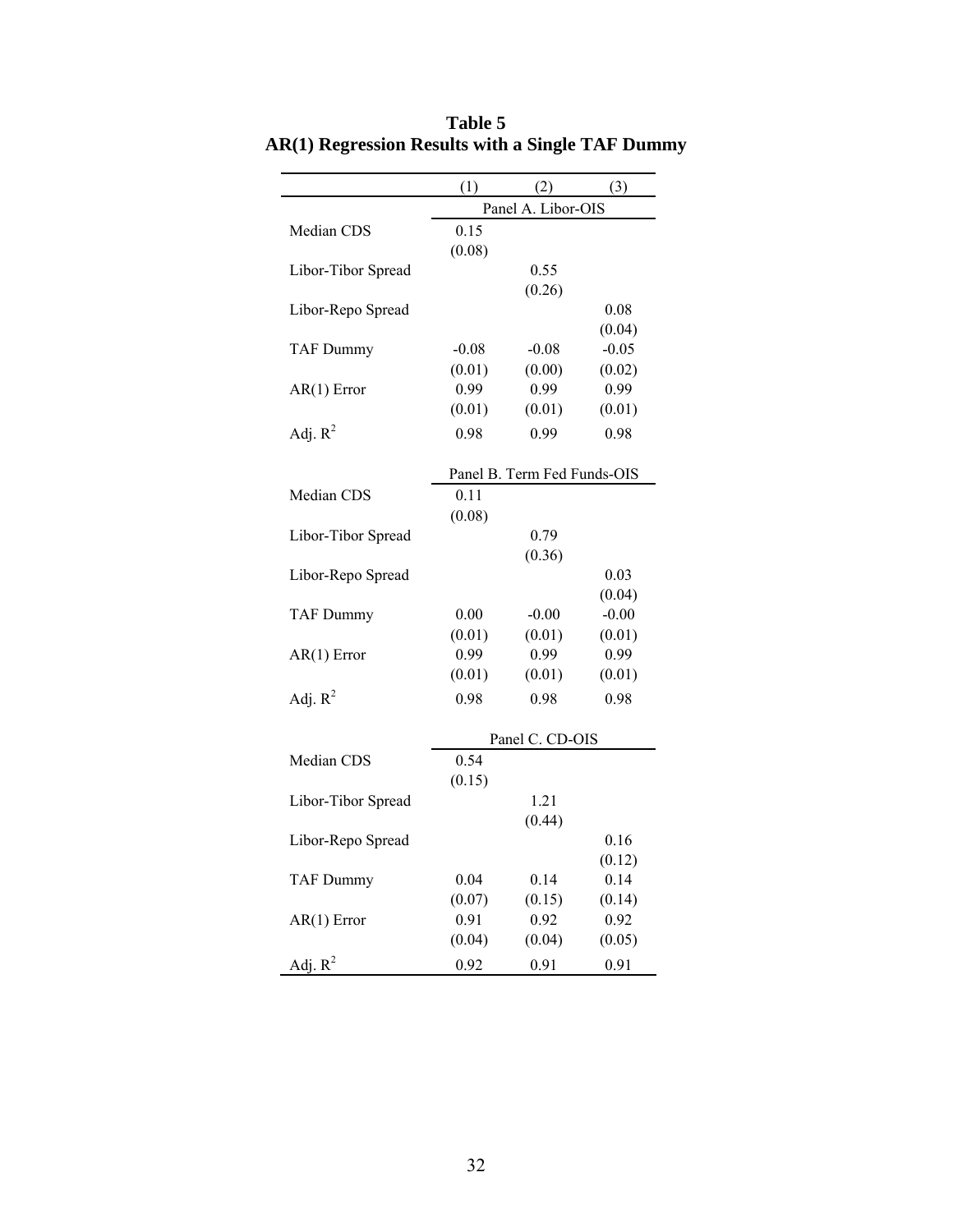|                                     | (1)            | (2)                         |
|-------------------------------------|----------------|-----------------------------|
|                                     |                | Panel A. Libor-OIS          |
| Lagged spread                       | 1.00           | 1.00                        |
|                                     | (0.01)         | (0.01)                      |
| Median CDS                          | 0.18           | 0.18                        |
|                                     | (0.07)         | (0.07)                      |
| <b>TAF Announcements</b>            | $-0.05$        | $-0.05$                     |
|                                     | (0.02)         | (0.02)                      |
| <b>TAF Operations</b>               | $-0.02$        |                             |
|                                     | (0.01)         |                             |
| TAF Operations including settlement |                | $-0.01$                     |
|                                     |                | (0.01)                      |
|                                     |                |                             |
| Adj. $R^2$                          | 0.98           | 0.98                        |
|                                     |                |                             |
|                                     |                | Panel B. Term Fed Funds-OIS |
| Lagged spread                       | 1.00           | 1.00                        |
|                                     | (0.01)         | (0.01)                      |
| Median CDS                          | 0.12           | 0.11                        |
|                                     | (0.08)         | (0.08)                      |
| <b>TAF Announcements</b>            | $-0.02$        | $-0.03$                     |
|                                     | (0.02)         | (0.02)                      |
| <b>TAF Operations</b>               | $-0.02$        |                             |
|                                     | (0.01)         |                             |
|                                     |                |                             |
| TAF Operations including settlement |                | $-0.01$                     |
|                                     |                | (0.01)                      |
| Adj. $R^2$                          | 0.98           | 0.98                        |
|                                     |                | Panel C. CD-OIS             |
|                                     | 0.96           | 0.96                        |
| Lagged spread                       | (0.02)         |                             |
| Median CDS                          | 0.43           | (0.02)<br>0.44              |
|                                     | (0.17)         | (0.18)                      |
|                                     |                | 0.01                        |
| <b>TAF Announcements</b>            | 0.02<br>(0.04) | (0.04)                      |
| <b>TAF Operations</b>               | $-0.03$        |                             |
|                                     | (0.03)         |                             |
|                                     |                |                             |
| TAF Operations including settlement |                | $-0.02$                     |
|                                     |                | (0.03)                      |
|                                     |                |                             |
| Adj. $R^2$                          | 0.92           | 0.92                        |

**Table 6 Regression Results with Announcement Effects**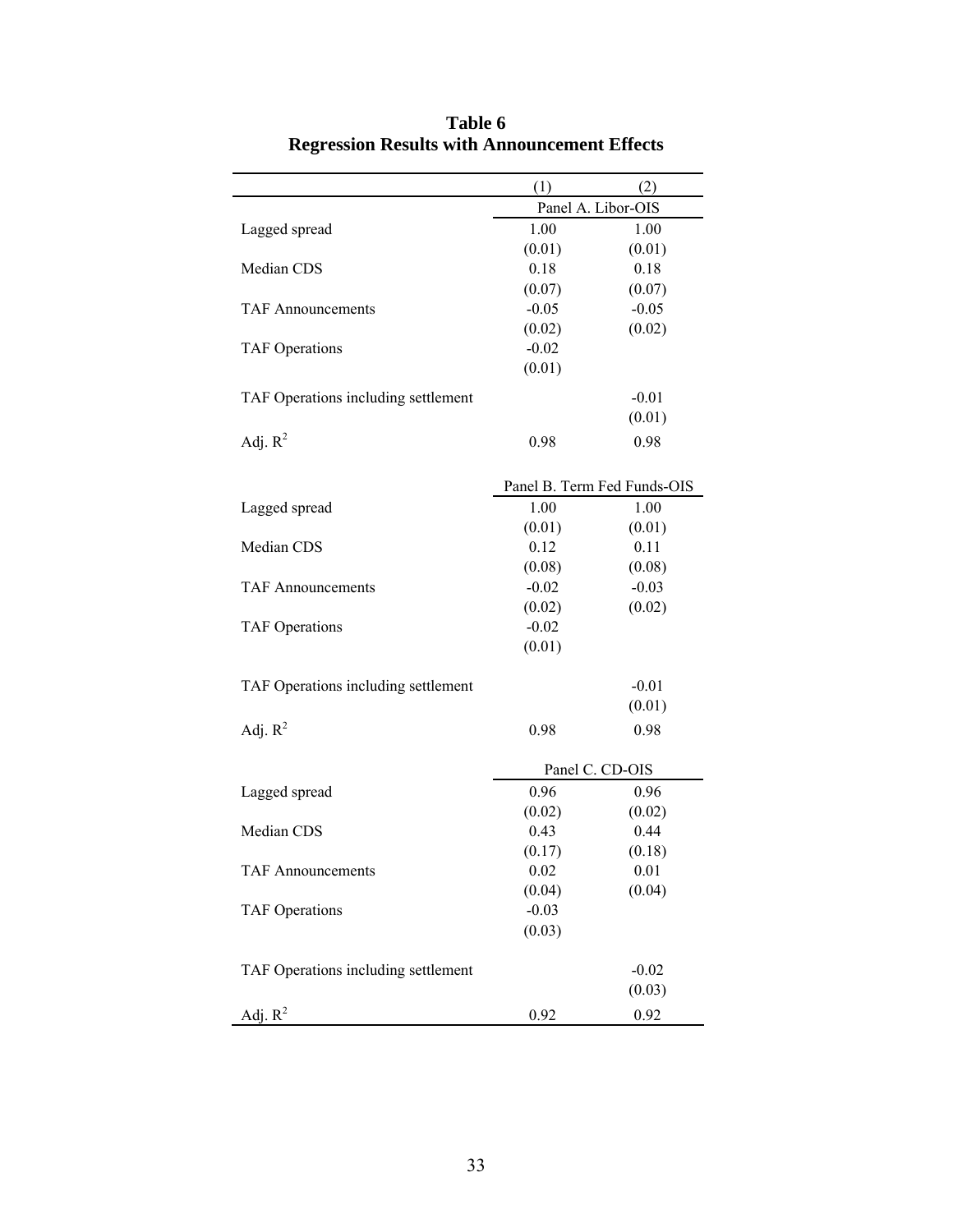### **Conclusion**

 The highly unusual developments in the money markets during the recent financial crisis have deep implications for macroeconomic research and policy. The money markets are where the Fed's decisions about the federal funds rate first impact the real economy. They are where the overnight federal funds rate is determined and where it begins to transmit its effects through the broader economy starting with longer-term interbank lending rates.

 In this paper we documented how these markets first started behaving strangely in August 2007 when the longer term interbank interest rates seemed to disconnect from the overnight rate. Based on interviews with market participants and statements by policy makers, we delineated two main possible causes for the unusual behavior, both associated with the broader financial crisis: (1) an increase in counterparty risk and (2) an excess demand for liquidity. We used recently developed no-arbitrage models of the term structure as a framework to measure and test these alternatives. The null hypothesis that emerged from this framework is that the spread should be related to expectations of future overnight rates and to counterparty risk, with no additional role for liquidity effects. We then used a number of market-based measures of expectations and risk as well as the Fed's recently created term auction facility (TAF) to construct straightforward regression tests of the hypothesis without having to estimate a structural noarbitrage model.

 Our empirical results show that expectations of future interest rates and counterparty risk are the major factors in explaining the spread between interest rates on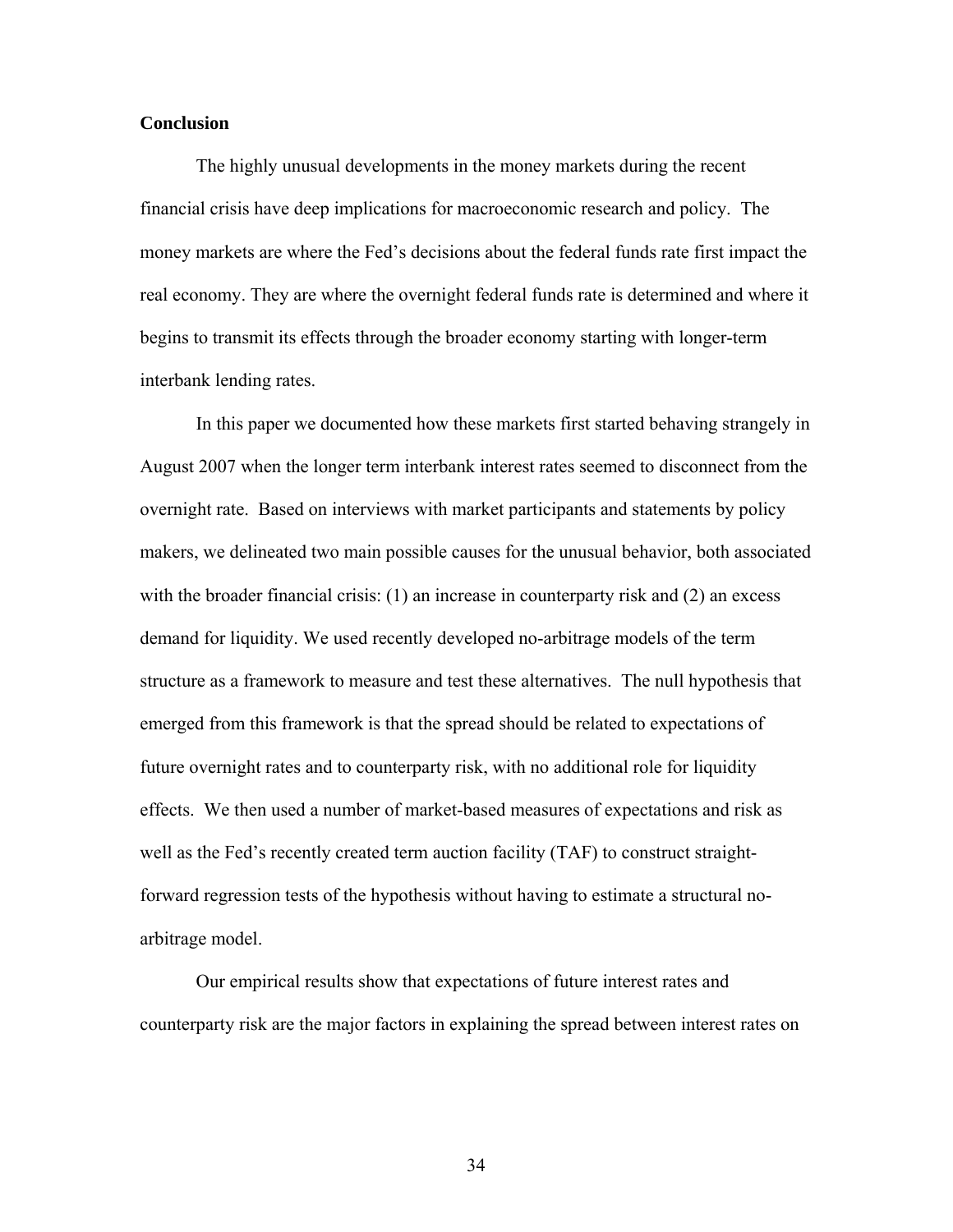term lending and the overnight rate. We do not find robust evidence of a significant effect of the liquidity provision of the TAF on spreads.

 Our results have implications for macroeconomic research. First, it is important to extend macro models of monetary policy evaluation so that they can explain the spreads between the interest rate set by the central bank and other market interest rates. Second, the no-arbitrage pricing model, which tested well in our empirical work, should be the cornerstone of such extensions. Third, the lack of a formal treatment of liquidity effects in these models is a potential disadvantage which future research should try to remedy; market participants often speak of such liquidity effects and bringing them into a formal model would be very useful.

 Our results also have implications for policy. One is that interest rate rules or guidelines might be adjusted for such changes in spreads in the money market as proposed by Taylor (2008) and investigated by Curdia Vasco and Michael Woodford (2008). Second, our policy evaluation of the TAF suggests that the other new facilities created by the Fed during the financial crisis could be usefully evaluated in similar ways.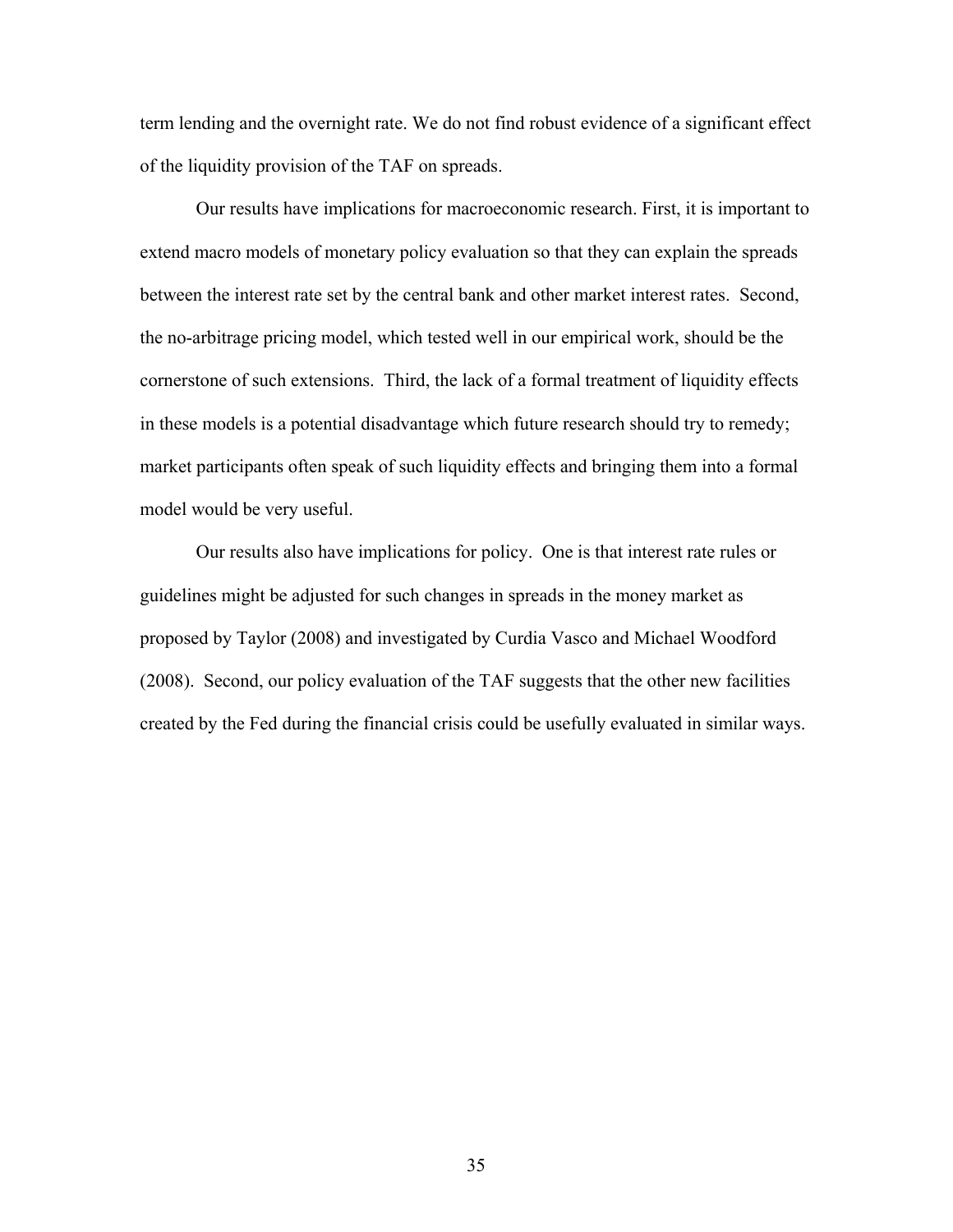# **References**

Anderson, Richard C. and Robert H. Rasche. 1982. "What Do Money Market Models Tell Us about How to Implement Monetary Policy." *Journal of Money Credit and Banking*, 14 (4), Part 2: 796-828.

Ang, Andrew and Monika Piazzesi. 2003. "A No-Arbitrage Vector Autoregression of Term Structure Dynamics with Macroeconomic and Latent Variables," *Journal of Monetary Economics* 50 (4): 745 – 787.

Board of Governors of the Federal Reserve. 2007. "Term Auction Facility FAQs," December.

Board of Governors of the Federal Reserve. 2008. *Monetary Policy Report to the Congress*, (February 27).

Cecchetti, Stephen G. 2008. "Monetary Policy and the Financial Crisis of 2007-2008," Centre for Economic Policy Research, Policy Insight No. 21.

Corvig, Vicentiu, Buen Sin Low, and Michael Melvin. 2004. "A Yen is not a Yen: TIBOR/LIBOR and the Determinants of the 'Japan Premium,'" *Journal of Financial and Quantitative Analysis*, 39 (1) 193-208.

Dudley, William. 2008. "May You Live in Interesting Times: The Sequel," Federal Reserve Bank of New York, May 15.

Jordan, Thomas J. and Peter Kugler. 2004. 'Implementing Swiss Monetary Policy: Steering the 3M-Libor with Repo Transactions," Swiss National Bank, May 23.

McAndrews, James, Asani Sarkar, and Zhenyu Wang. 2008. "The Effect of the Term Auction Facility on the London Inter-bank Offered Rate," Federal Reserve Bank of New York Staff Reports, no. 335, July.

McGough, Bruce, Glenn B. Rudebusch, and John C. Williams. 2005. "Using a Long-Term Interest Rate as the Monetary Policy Instrument," *Journal of Monetary Economics* 52 $(5)$ : 855 – 879.

Mishkin, Frederic. 2008. "The Federal Reserve's Tools for Responding to Financial Disruptions," Board of Governors of the Federal Reserve System (February 15).

Mollenkamp, Carrick. 2008. "Bankers Cast Doubt on Key Rate Amid Crisis." *Wall Street Journal* April 15.

Peek, Joe and Rosengren, Eric S. 2001. "Determinants of the Japan Premium: Actions Speak Louder than Words." *Journal of International Economics*, 53: 283-305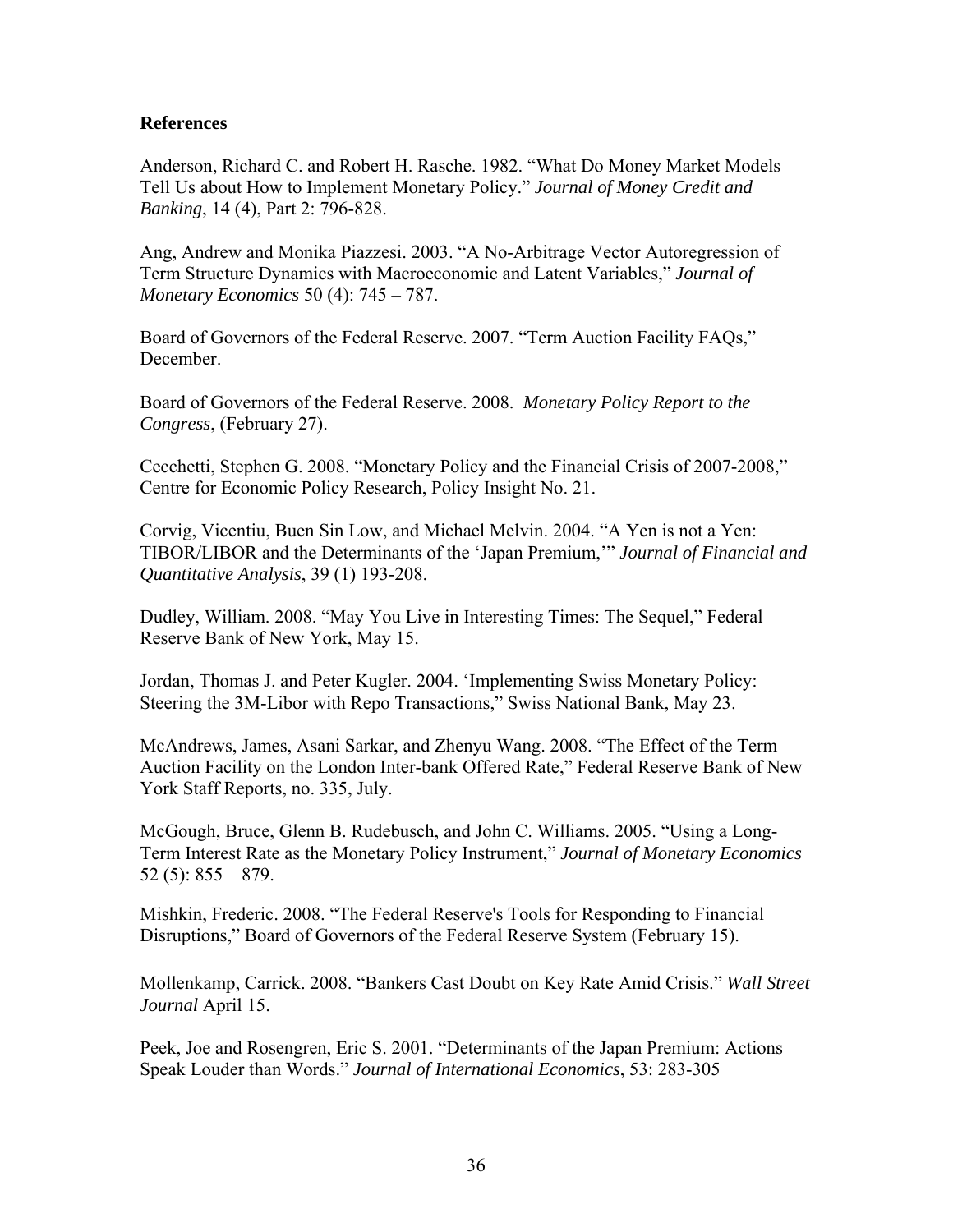Sack, Brian and Laurence Meyer. 2008. "TAF and Liquidity Policies: Keeping Libor Down," Macroeconomic Advisers, May 15.

Taleb, Nassim Nicholas. 2007. *The Black Swan: The Impact of the Highly Improbable*. New York, Random House.

Taylor, John B. 2001. "Expectations, Open Market Operations, and Changes in the Federal Funds Rate." *Review*, Federal Reserve Bank of St. Louis, 83(4), 33-48.

Taylor, John B. 2008. "Monetary Policy and the State of the Economy," Testimony before the Committee on Financial Services U.S. House of Representatives.

Taylor, John B. and John C. Williams. 2008a. "A Black Swan in the Money Market." Federal Reserve Bank of San Francisco Working Paper 2008-4, April 2.

Taylor, John B. and John C. Williams. 2008b. "Further Results on a Black Swan in the Money Market," Stanford Institute for Economic Policy Research Working Paper, 07- 046, May.

Vasco, Curdia and Michael Woodford. 2008. "Credit Frictions and Optimal Monetary Policy." unpublished paper, Columbia University.

Wu, Tao. 2008. "On the Effectiveness of the Federal Reserve's New Liquidity Facilities," Federal Reserve Bank of Dallas, April.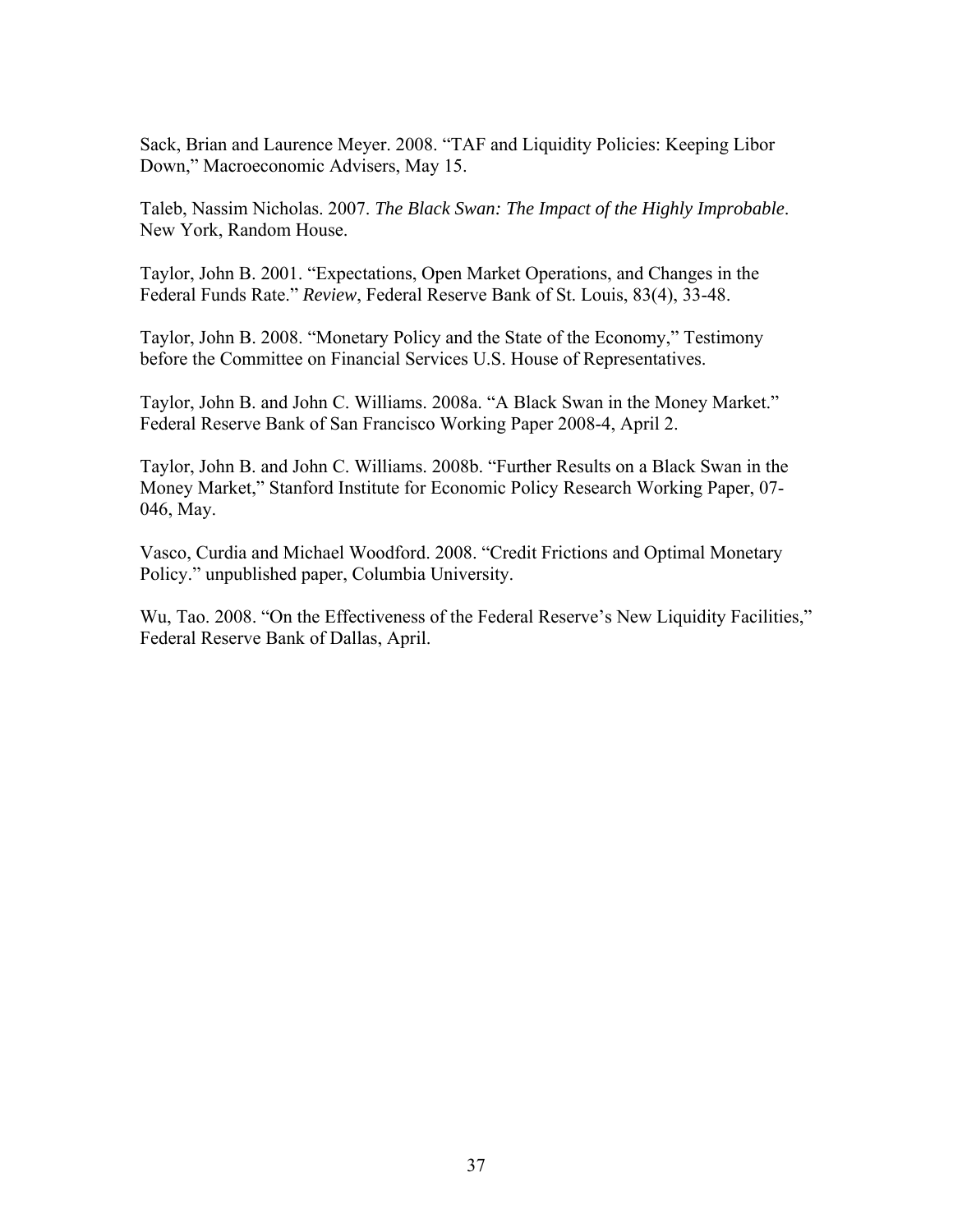### **Appendix**

Appendix Tables 1 and 2 report the list of banks participating in the various Libor surveys and the Tibor survey in 2007 and 2008. The U.S., Euro, and UK lists each include the same 14 banks (out of 16 banks in each survey). The Libor is computed taking the average of rates in the survey, after dropping the 25 percent highest and 25% lowest rates. The Tibor is computed by averaging the rates in the survey, after dropping the two highest and two lowest rates.

Appendix Table 3 summarizes the results from the TAF auctions held by the European Central Bank (ECB) and the Swiss National Bank (SNB) during our sample period. Note that the ECB TAF auction was structured so that the interest rate on the TAF loan was identical to that from the corresponding TAF auction held by the Federal Reserve. The SNB auction is a multiple price auction; the table reports the weighted average rate of successful bids. The bid/cover ratio is the ratio of the total dollar amount of bids at or above the minimum bid rate divided by the dollar amount being auctioned.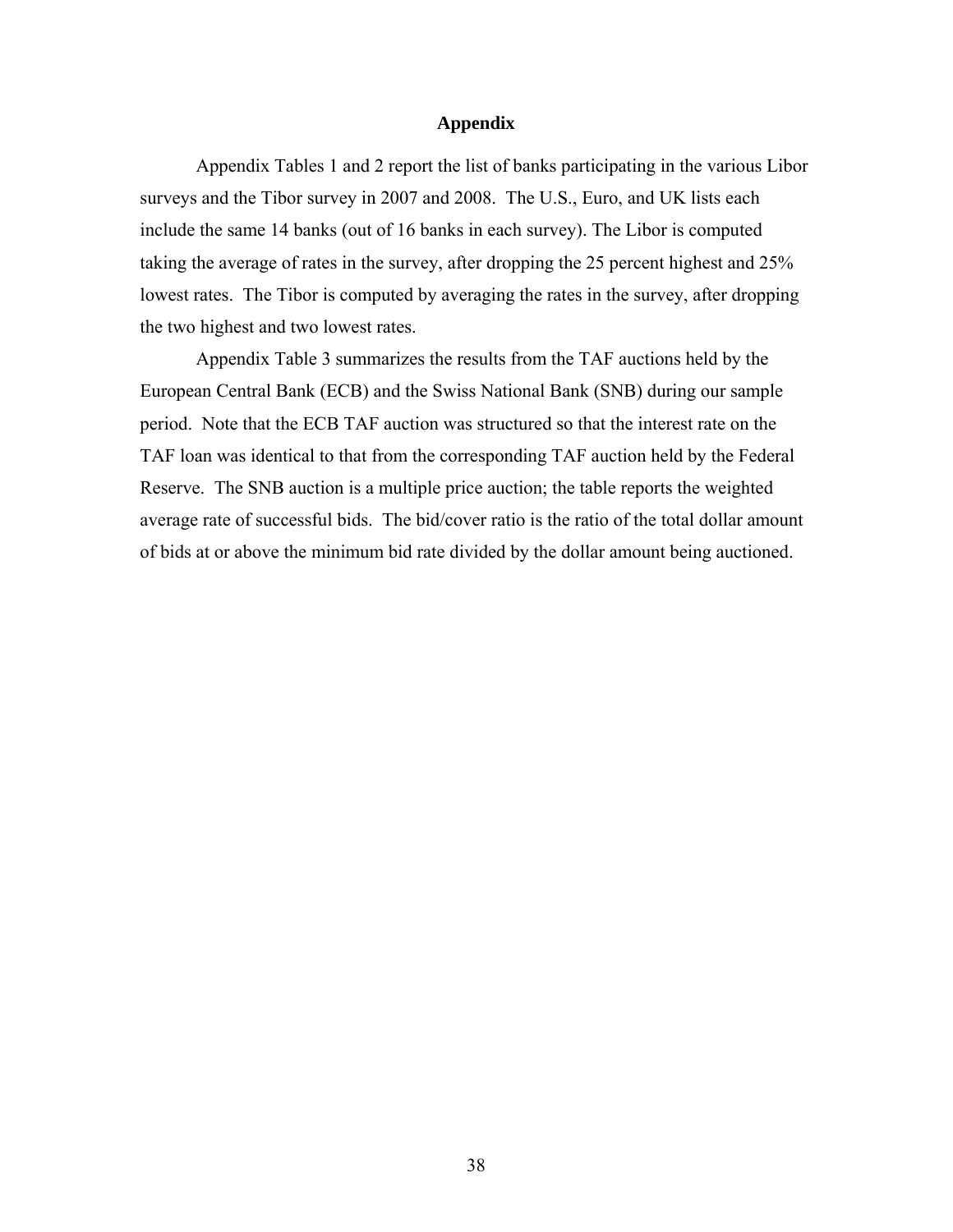| <b>United States</b>                   | Euro                                   | UK                                     |
|----------------------------------------|----------------------------------------|----------------------------------------|
|                                        |                                        |                                        |
| <b>Bank of America</b>                 | <b>Bank of America</b>                 | Bank of America                        |
| Bank of Tokyo –<br>Mitsubishi UFJ      | Bank of Tokyo –<br>Mitsubishi UFJ      | Bank of Tokyo –<br>Mitsubishi UFJ      |
| <b>Barclays Bank</b>                   | <b>Barclays Bank</b>                   | <b>Barclays Bank</b>                   |
| Citibank NA                            | Citibank NA                            | Citibank NA                            |
| Deutsche Bank                          | Deutsche Bank                          | Deutsche Bank                          |
| <b>HSBC</b>                            | <b>HSBC</b>                            | <b>HSBC</b>                            |
| JP Morgan Chase                        | JP Morgan Chase                        | JP Morgan Chase                        |
| Lloyds TSB Bank                        | Lloyds TSB Bank                        | Lloyds TSB Bank                        |
| Rabobank                               | Rabobank                               | Rabobank                               |
| Royal Bank of<br><b>Scotland Group</b> | Royal Bank of<br><b>Scotland Group</b> | Royal Bank of<br><b>Scotland Group</b> |
| <b>UBS AG</b>                          | <b>UBS AG</b>                          | <b>UBS AG</b>                          |
| West LB AG                             | West LB AG                             | West LB AG                             |
| <b>HBOS</b>                            | <b>HBOS</b>                            | <b>HBOS</b>                            |
| Royal Bank of<br>Canada                | Royal Bank of<br>Canada                | Royal Bank of<br>Canada                |
| <b>Credit Suisse</b>                   | <b>Credit Suisse</b>                   | <b>Abbey National</b>                  |
| Norinchukin Bank                       | Société Générale                       | <b>BNP</b> Paribas                     |

# **Appendix Table 1. Banks in Libor Survey (2007)**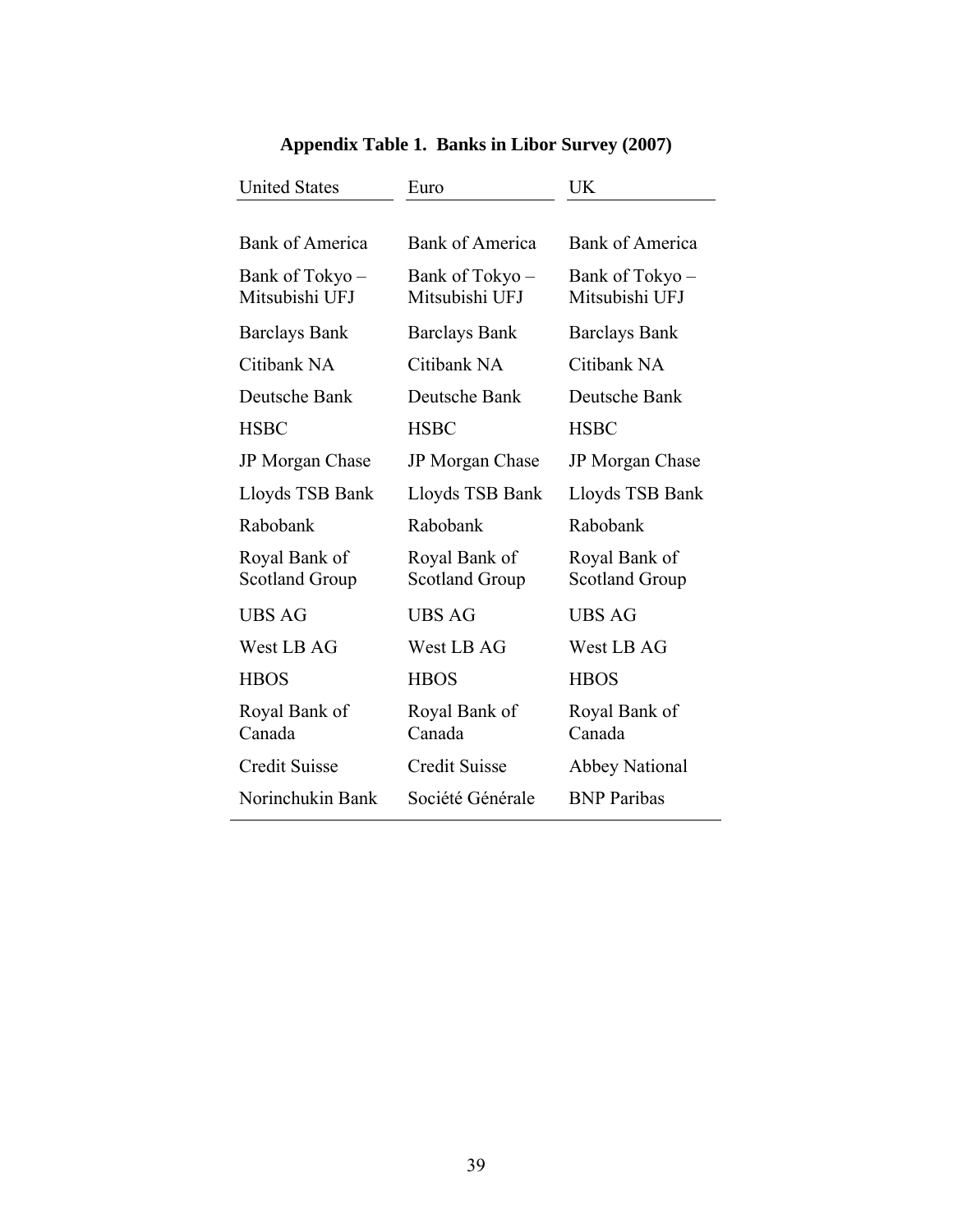| Libor                         | Tibor                                           |
|-------------------------------|-------------------------------------------------|
| Bank of Tokyo -Mitsubishi UFJ | Bank of Tokyo – Mitsubishi UFJ                  |
| Mizuho Corporate Bank         | Mizuho Corporate Bank                           |
| Norinchukin Bank              | Norinchukin Bank                                |
| <b>SMBCE</b>                  | <b>SMBCE</b>                                    |
| <b>Bank of America</b>        | Mizuho Bank, Ltd.,                              |
| <b>Barclays Bank</b>          | Resona Bank                                     |
| Citibank NA                   | Saitama Resona Bank                             |
| Deutsche Bank                 | The Bank of Yokohama                            |
| <b>HSBC</b>                   | Mitsubishi UFJ Trust and Banking<br>Corporation |
| JP Morgan Chase               | Mizuho Trust and Banking Co                     |
| Lloyds TSB Bank               | The Chuo Mitsui Trust and Banking Co.           |
| Rabobank                      | The Sumitomo Trust and Banking Co.              |
| Royal Bank of Scotland Group  | Shinsei Bank                                    |
| <b>UBS AG</b>                 | Aozora Bank                                     |
| West LB AG                    | <b>DEPFA Bank</b>                               |
| Société Générale              | <b>Shinkin Central Bank</b>                     |
|                               |                                                 |

# **Appendix Table 2. Banks in Japan's Libor and Tibor Surveys (2007)**

 $\overline{\phantom{a}}$